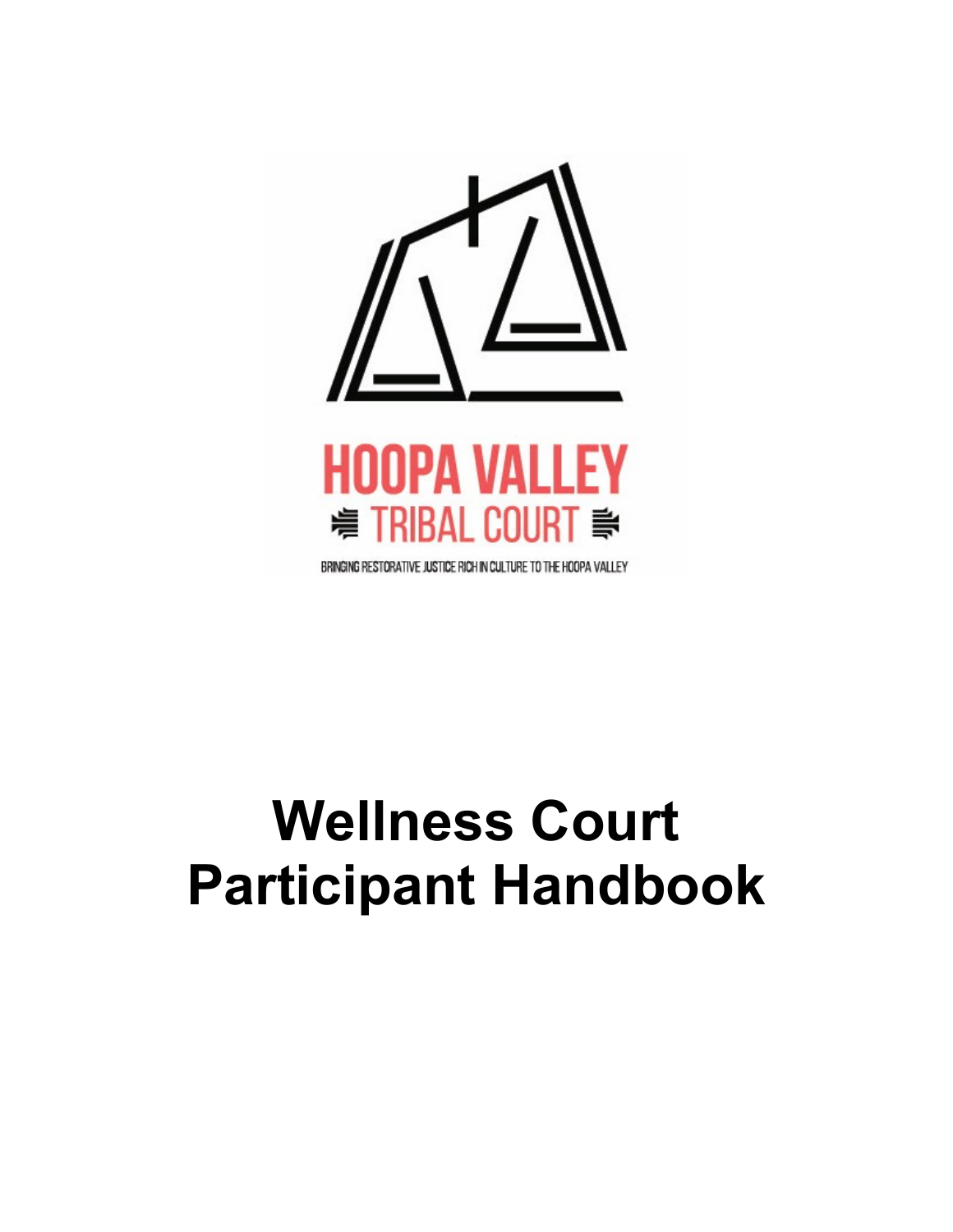| What are the Possible Incentives/Rewards of the Wellness Court Program? 16     |  |
|--------------------------------------------------------------------------------|--|
| What are the Possible Consequences/Sanctions of the Wellness Court Program? 16 |  |
|                                                                                |  |
|                                                                                |  |
|                                                                                |  |
|                                                                                |  |
|                                                                                |  |
|                                                                                |  |
|                                                                                |  |
|                                                                                |  |
|                                                                                |  |

### **Table of Contents**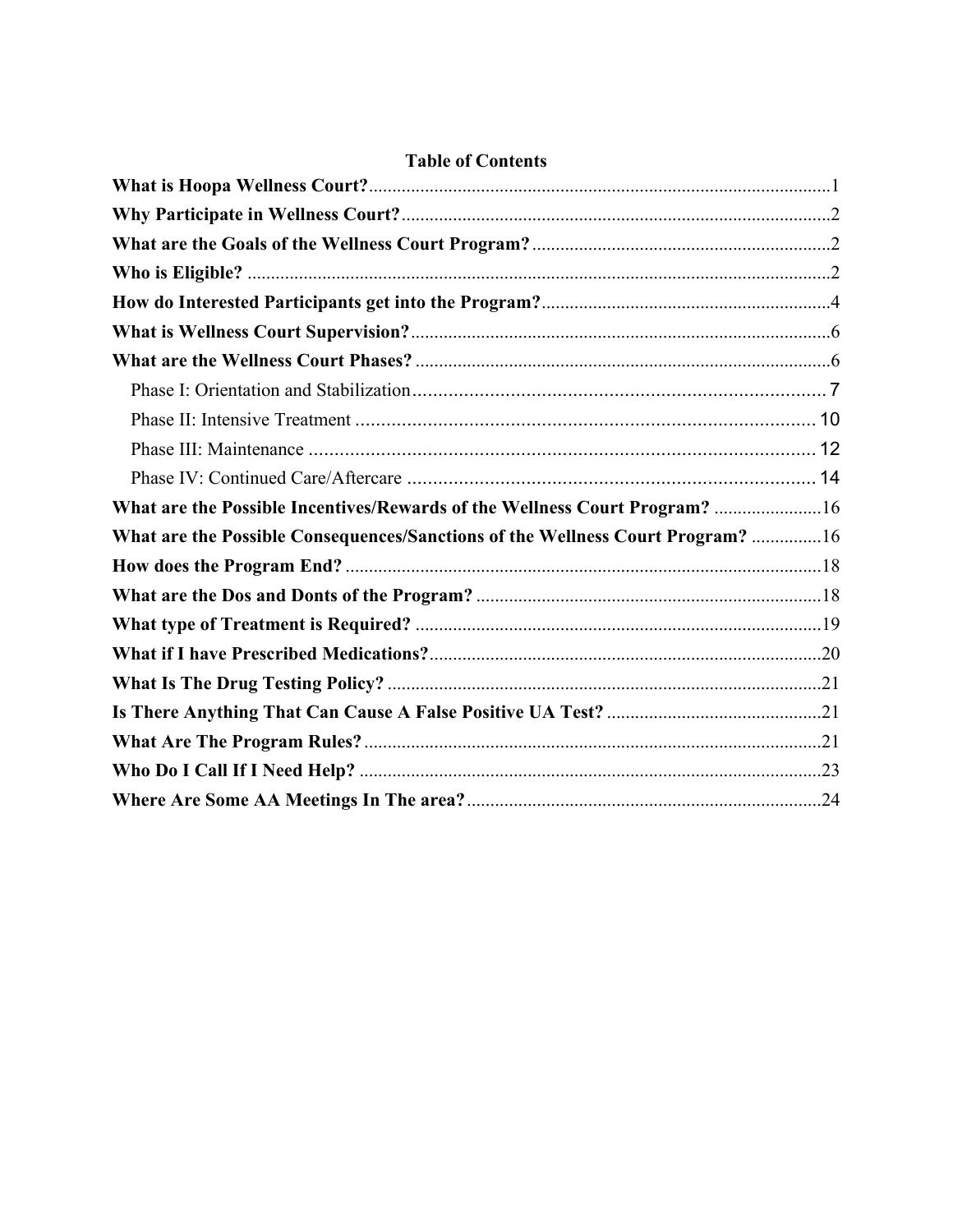# **What is Hoopa Adult Wellness Court?**

Welcome to the Hoopa Adult Wellness Court Program. This handbook is designed to answer your questions, provide you with helpful information and help you through the process. As a participant of the Wellness Court, **YOU ARE EXPECTED TO COMPLY WITH ALL ASPECTS OF THIS HANDBOOK, THE WELLNESS COURT REQUIREMENTS, AS WELL AS INSTRUCTIONS FROM THE HOOPA ADULT WELLNESS TEAM**.

The Hoopa Adult Wellness Team determines who will be admitted into the program. The program is designed for individuals who voluntarily choose to participate in the program. **Wellness Court is a Privilege, Not a Right!**

The program includes regular meetings with the Probation Officer along with intensive chemical dependency treatment and other Wellness Court Appearances. The program could also include regular meetings with Behavioral Health. Treatment could include: individual and group counseling sessions, substance abuse education, a family program, relapse prevention, relationship support, referral to community resources/services, regular attendance at Recovery Support Activities (such as Narcotic/Alcoholics Anonymous), random urinalysis testing, community service, community activities, and curfew.

A Chemical Dependency counselor completes your Assessment/Intake and makes recommendations that address your individual needs. A Behavioral Health therapist will also complete an Assessment/Intake to determine any other individual needs. When accepted into Wellness Court you are given a treatment schedule. At that time, you must also provide a baseline urine sample. You will receive random urine testing throughout the program. The schedule of testing will be determined by your level within the program and at the discretion of the Case Manager and treatment providers.

Your Chemical Dependency counselor and Behavioral Health therapist, if necessary, will develop an individualized treatment plan, with your input. Your counselor/therapist will monitor your progress in the treatment programs and provide reports to the Wellness Court Committee for review prior to each of your court appearances.

The Wellness Court Case Manager will be your primary contact from the Probation Department. He/she will assist you in obtaining education and/or job readiness skills by providing referrals for training, education and/or job placement services. Your Case Manager also helps you to obtain other services provided by the community that may have been identified in your treatment plan as necessary. Your Case Manager will request random urine testing, check on compliance with community service hours, and monitor overall progress with the program. The Case Manager will provide reports to the Wellness Court Committee for review prior to each of your court appearances.

**When you make your decision to enter the program and your case gets transferred to Wellness Court Program, your life essentially becomes an "open book." All aspects of your life, both in and out of the program, will be shared with all members of the** 

\_\_\_\_\_\_\_\_\_\_\_\_\_\_\_\_\_\_\_\_\_\_\_\_\_\_\_\_\_\_\_\_\_\_\_\_\_\_\_\_\_\_\_\_\_\_\_\_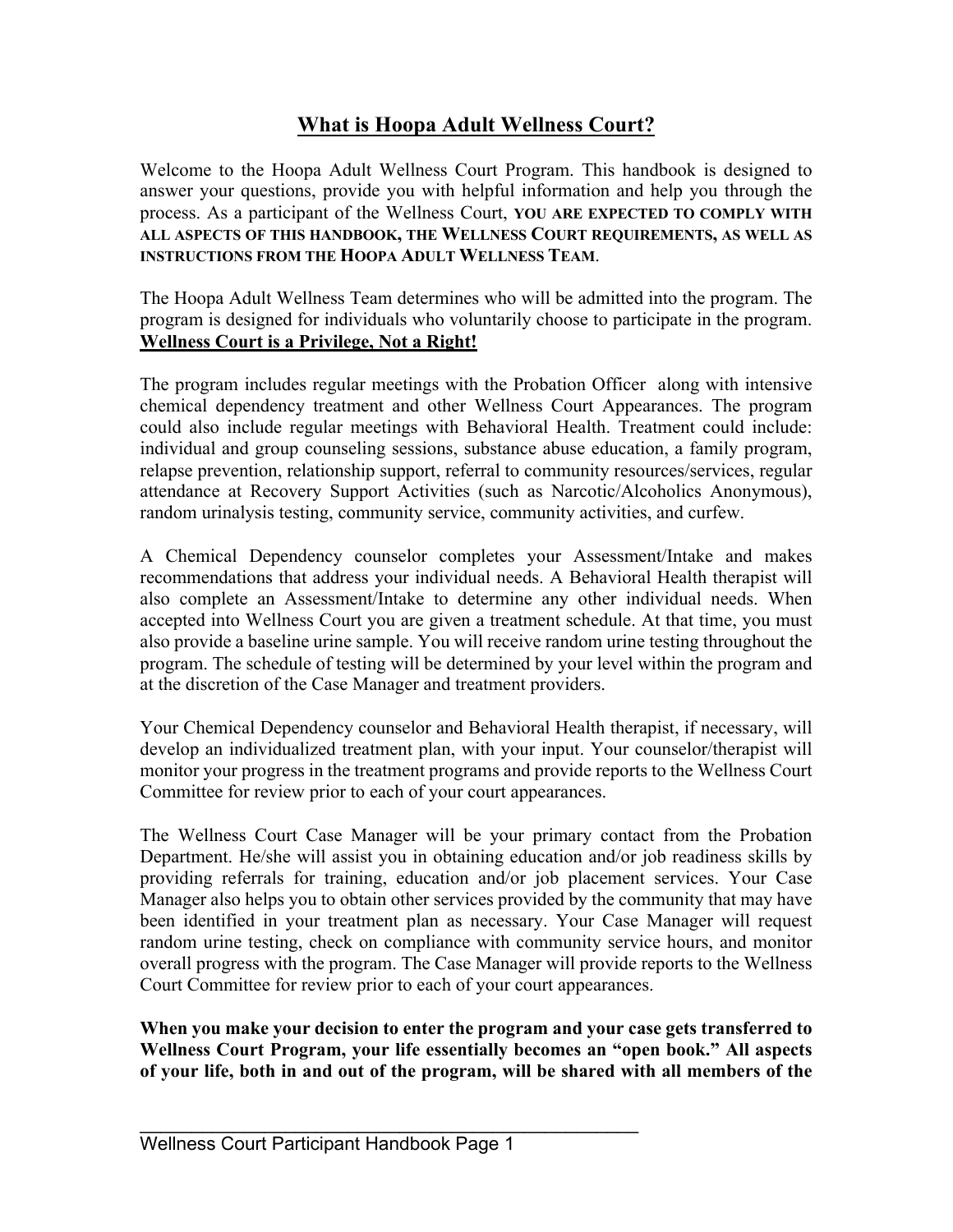**Hoopa Adult Wellness Team. However, any information of a sensitive nature will NOT be discussed in group appearances during your review. Successful completion and "graduation" from the program will result in having your case or probation violation dismissed. This means that the charge cannot be refilled.** 

# **Why Participate in Wellness Court?**

- $\triangleright$  To get support needed to live a healthy and substance-free life.
- $\triangleright$  To build healthy, sober and positive relationships with family, community and friends.
- $\triangleright$  To take responsibility for and repair harm caused to victims and the community.
- Ø **Completion of the Wellness Court Program will result in dismissal of pending charges or probation violations**.

# **What are the Goals of the Wellness Court Program?**

The Wellness Court program seeks to reduce alcohol and other drug abuse and recidivism among nonviolent criminal offenders who come before the tribal court. Included within this goal is the following:

- $\triangleright$  Assist participants in eliminating use of mind or mood altering substances of any kind.
- $\triangleright$  Improve public safety.
- $\triangleright$  Help participants be accountable to victims and community.
- $\triangleright$  Encourage development of commitment to personal health, living free of addiction and illegal activities, strong community involvement and restore family relationships.
- $\triangleright$  Increase collaboration between the justice system, substance abuse treatment providers, educational programs and community partners to help participant be successful.
- $\triangleright$  Help participants become responsible citizens of the Quinault Indian Nation.

# **Who is Eligible?**

For any prospective participant, the eligibility is in the sole discretion of the majority of the Hoopa Adult Wellness Team.

### Qualifying Criteria

To be eligible for the Hoopa Wellness Court, the proposed applicant must meet the following criteria:

• Resident of Hoopa Indian Reservation for a minimum of six (6) months and plan to permanently reside within the jurisdiction of the Hoopa Tribal Court.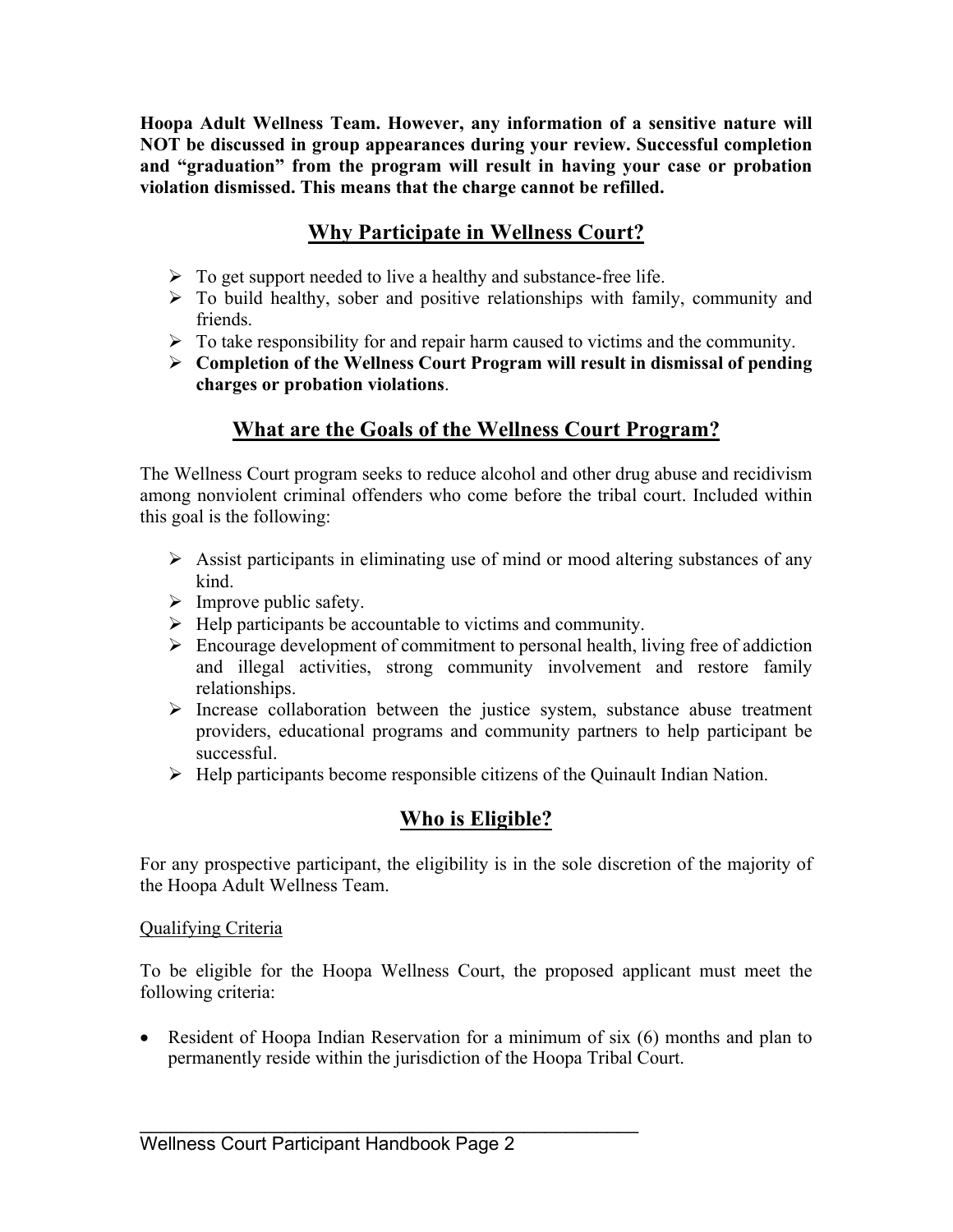- A member of the Hoopa Valley Tribe or enrolled or eligible for enrollment in any federally recognized Indian tribe.
- Participant must be drug or alcohol addicted, and willing to address the problem.
- The applicant must have a pending charge before any Court within Humboldt County California, have a desire AND be motivated to change their life.

### Disqualifying Criteria

The following may disqualify the prospective participant: (an applicant's criminal history may exclude an applicant from participation in the program).

- The current offense of sale, manufacture or delivery of a controlled substance or marijuana; or the current offense of intent to sale, manufacture, or deliver a controlled substance or marijuana
- Violent felony offenders, as defined by federal law and defined in California Penal Code section 667.5(c).
- A serious felony, as defined in California Penal Code section 1192.7(c).
- Involuntary manslaughter
- Vehicular manslaughter
- A violation of California Penal Code section 236.1
- A violation of California Penal Code section 266e
- A violation of California Penal Code section 266h or 266i
- A violation of California Penal Code section 267
- A violation of California Penal Code section 288.2, 288.3, or 288.4
- A violation of law involving pornography as defined in Penal Code sections 311.1 et seq.
- An offense for which a person, if convicted, would be required to register pursuant to Section 290.
- A felony violation of child abuse as defined in Penal Code sections 273a-d.
- A felony violation of Penal Code section 273.5.
- A felony violation of Vehicle Code sections 23152 or 23153
- A pattern of domestic violence deemed a recent violent offender within the last three years.
- Participant used a deadly or dangerous weapon and or caused great bodily injury in any offense.
- Evidence that the defendant targeted vulnerable victims (such as elders or children).
- Sex offenses, either as the current offense or as part of the participant's criminal history.
- Previous participation in the Hoopa Wellness Court Program; a participant is disqualified if the applicant has been admitted more than one time within the previous 5 years.

See Humboldt County Diversion form attachment at the end of the packet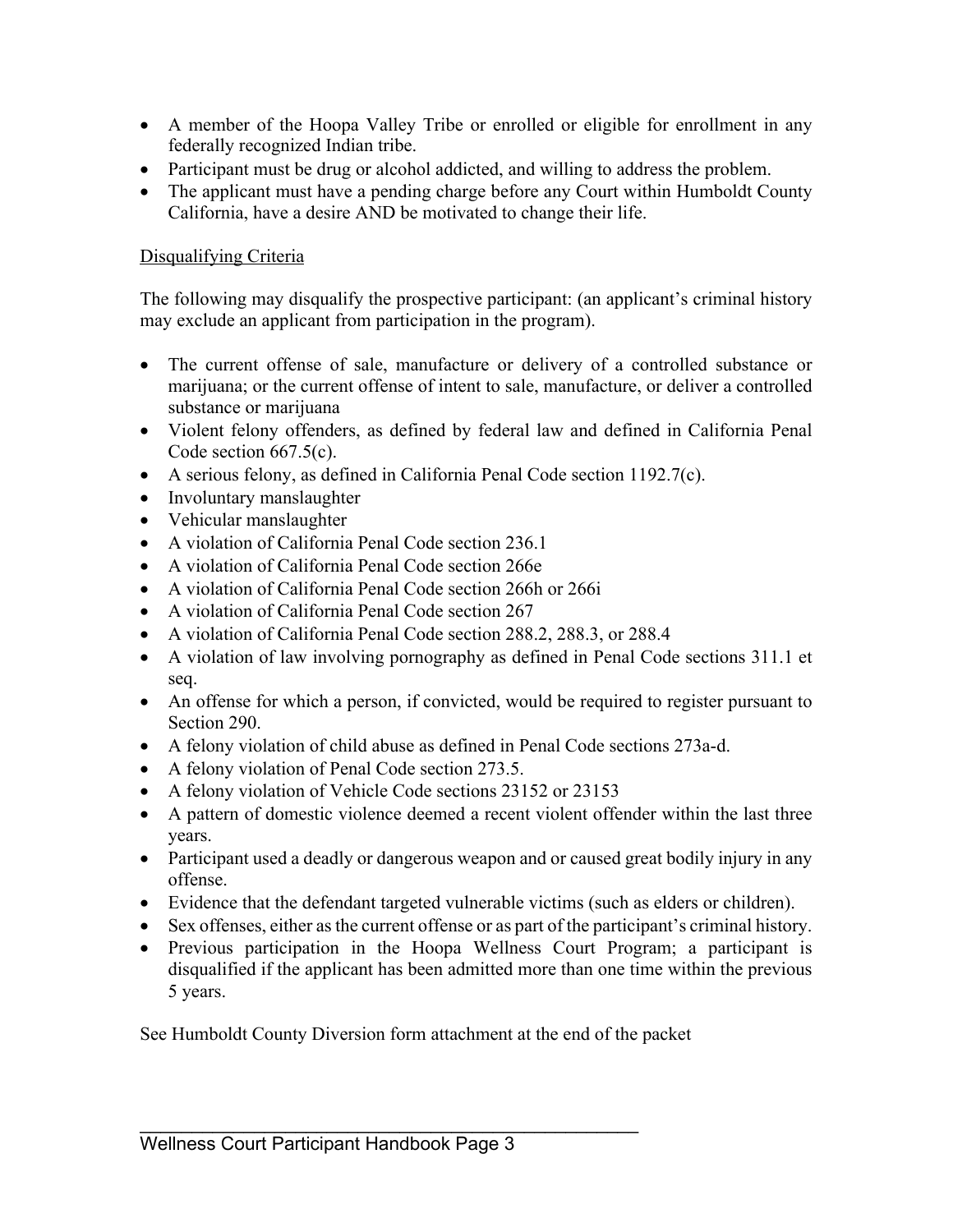# **How do Interested Participants get into the Program?**

Participants are referred to the program in a number of ways. When arrested, or subject to a probation violation, the Police Department or the Probation Officer informs the Prosecuting Attorney of the person's eligibility. The Prosecutor's office then decides charges/violations to file and informs the Court of the participant's eligibility based solely on the criteria.

Upon information from the Prosecutor's Office, the Court includes information about Wellness Court with the Summons. Then at first appearance, the Court informs the defendant of eligibility and encourages the person to talk to the public defender and/or the Case Manager.

The public defender provides the defendant with an Application. The Case Manager refers the person to the appropriate evaluations. Once the application and the evaluations are complete the Hoopa Adult Wellness Team then votes on whether the participant is accepted or denied. If the person is denied, the Humboldt County Superior Court process continues. If the person is accepted, the person's case is transferred into the Wellness Court Program, and the participant begins the program. (See Chart on next page).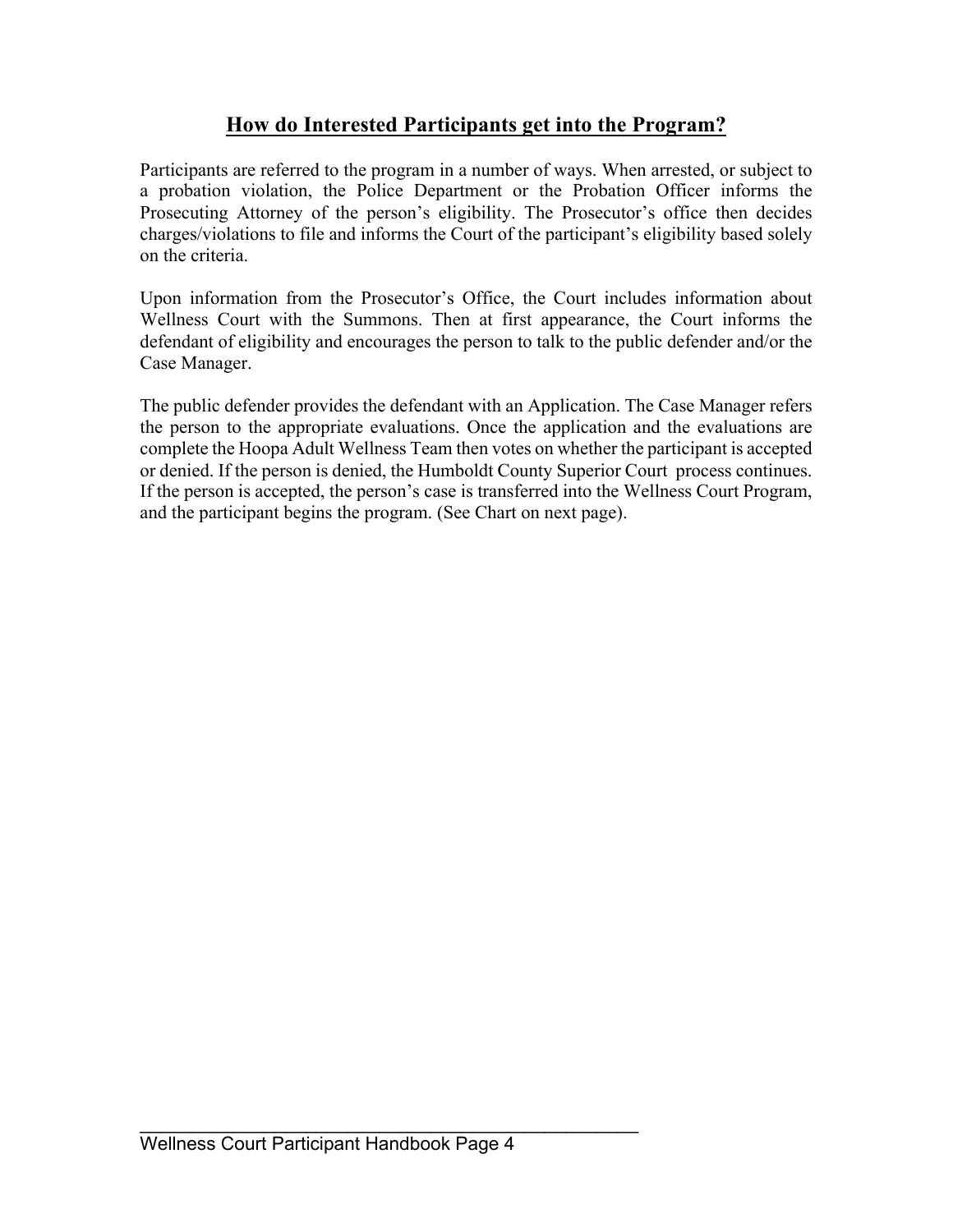### TRIBAL DIVERSION PROCEDURES

Arraignment Screen & Attorney Communication Waiver

- 1. Assist your client to fill our an "Arraignment Screening & Waivers" form.
- 2. If your client indicates they are a tribal member, fill out and sign the RPC 4.2 waiver on the form to allow tribal attorneys to speak to your client regarding Tribal Diversion.



Contact Tribe & Send Form

Scan the Arraignment Screening & Waivers form and email it to the appropriate tribal court contact, exchange ROIs, and establish communication.

| <b>Tribal Court</b>       | Email                                                              | Phone            |
|---------------------------|--------------------------------------------------------------------|------------------|
| Hoopa Tribal Court        | $\vert$ HVTCourtCoordinator@gmail.com $\vert$ (530) 625-4305 x 302 |                  |
| <b>Yurok Tribal Court</b> | vwcd@vuroktribe.nsn.us                                             | $(707)$ 954-2374 |

\* Additional tribal court contacts to be provided as available.

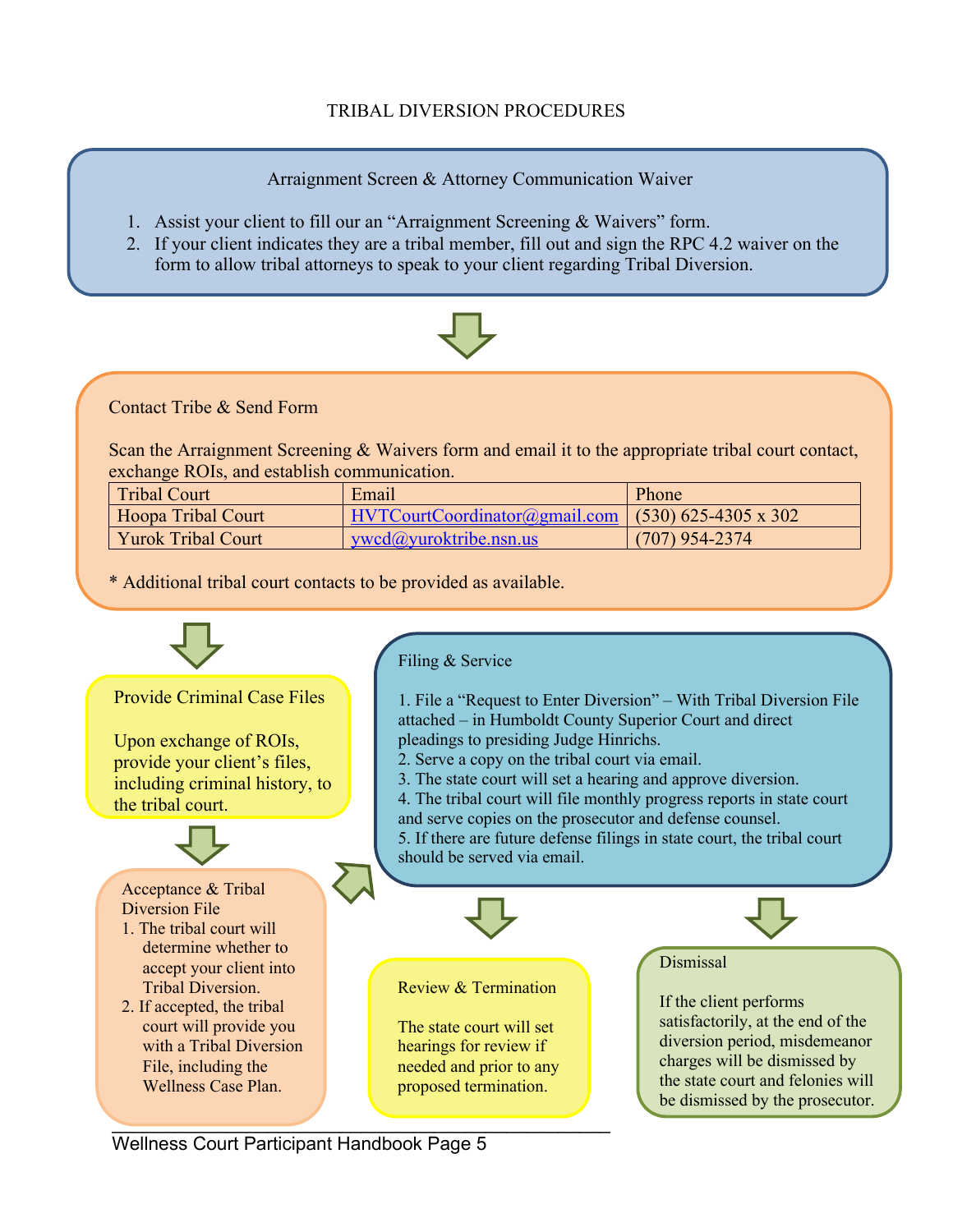# **What is Wellness Court Supervision?**

The Wellness Court Participant is required to report to the Case Manger on a regular basis (in some cases daily). Prior to each Wellness Court appearance, the Hoopa Adult Wellness Team receives a detailed progress report from your Chemical Dependency Treatment Counselor, Behavioral Health Therapy, the Case Manager, and any other program services you are engaged. The following information could be provided to the Team:

- $\triangleright$  Current Address, phone number and living arrangements
- $\triangleright$  Employment Status
- $\triangleright$  Progress made on your treatment plan
- $\triangleright$  Attendance and participation in treatment services
- $\triangleright$  Results of any drug testing
- $\triangleright$  Number of clean and sober days
- $\triangleright$  Any violations of program rules or expectations
- $\triangleright$  Comments/recommendations

During the Wellness Court appearances, the Team will discuss your progress with you and give out any rewards/incentives or consequences/sanctions for behavior. The Team discusses some of the specific problems and/or accomplishments that have occurred. If you are doing well, you are encouraged to continue with the program and work toward success. If you are not doing well or have specific violations, the Team will discuss the issues with you to determine further action or consequences.

The primary goal of the Wellness Court Program is to support you in achieving a healthy, positive and satisfying lifestyle through total abstinence from alcohol and/or illegal drugs. The mission of the Program is to break the "revolving door" cycle of drugs and crime.

Failure to attend program sessions on the dates and times that you are scheduled and positive urinalysis results, are some violations that may result in consequences/sanctions being imposed. IN some cases, this may include termination from the program and your pending criminal case will be transferred back to the originating Court for sentencing/disposition. If you have questions regarding the program or your Wellness Court appearances, you may contact your Case Manager directly at (530) 625-4305 ext. 307 or you may contact your treatment counselor at (530) 625-4261.

# **What are the Wellness Court Phases?**

The Wellness Court Program is divided into four (4) levels, called "phases." Each Phase is a minimum of 90 days. Participants advance to the next phase after they meet the requirements of their current phase. The participant can move back to earlier phases if they receive consequences/sanctions. The phases include:

- $\triangleright$  Phase I: Orientation and Stabilization
- $\triangleright$  Phase II: Intensive Treatment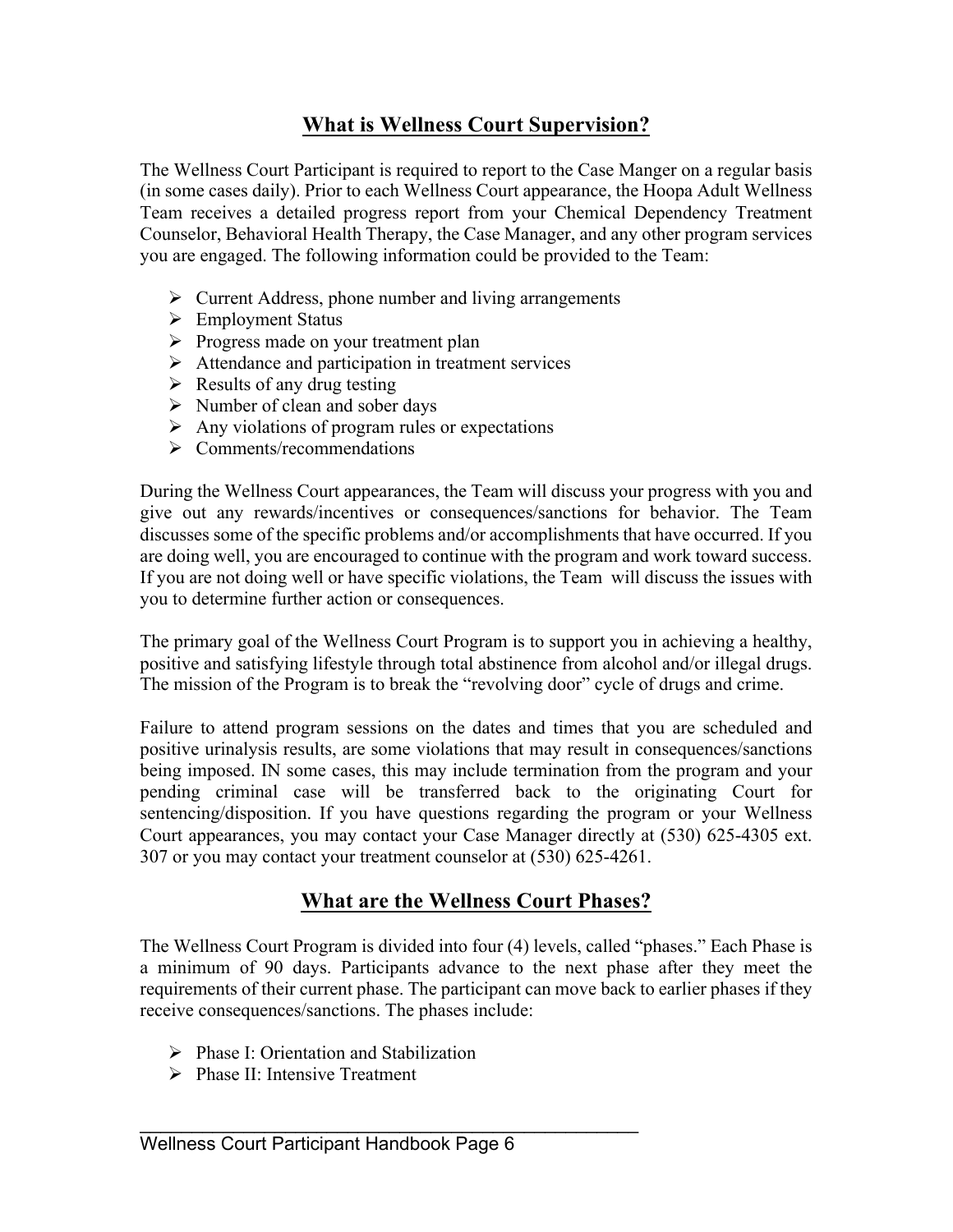- $\triangleright$  Phase III: Maintenance
- $\triangleright$  Phase IV: Continued Care/Aftercare

Because each person's needs are different, the Wellness Court Program is individually tailored for each participant; however, there are certain requirements that all participants are required to complete:

### **Mandatory Requirements of ALL Participants:**

- $\triangleright$  Sobriety
- $\triangleright$  Court Appearances
- $\triangleright$  Random Drug Testing
- $\triangleright$  Education or Employment Requirements
- Ø Contact with Case Manager or Program Coordinator and/or Probation Officer
- Ø Substance Abuse Counseling and Treatment
- $\triangleright$  Community Service
- $\triangleright$  Recreation Activities
- $\triangleright$  Recovery or Support Groups

### **Individual Requirements could include but are not limited to:**

- $\triangleright$  Parenting Classes
- $\triangleright$  Mental Health Counseling and Treatment
- Ø Domestic Violence Counseling and Treatment
- $\triangleright$  Recreation Activities
- Ø Volunteer work
- $\triangleright$  Community Participation
- $\triangleright$  Traditional Ceremonies or Events
- $\triangleright$  Traditional Healing Ceremonies
- $\triangleright$  Spiritual/Hope Activities
- $\triangleright$  Talking Circles
- $\triangleright$  Other appropriate activities or programs designed to address a component of a participant's treatment plan.

# **Phase I: Orientation and Stabilization**

Phase I begins when the participant enters the Wellness Court Program. The focus is stopping substance use, identifying problems and orienting to the program and rules. This is where the real work begins.

This is where you will get your feet on the ground and pointed in the right direction, stable, ready to do the work that lies ahead. First, you will meet with your Case Manager. You will review the Program and phase recruitments and your Case Manager will answer any questions that you have about the program.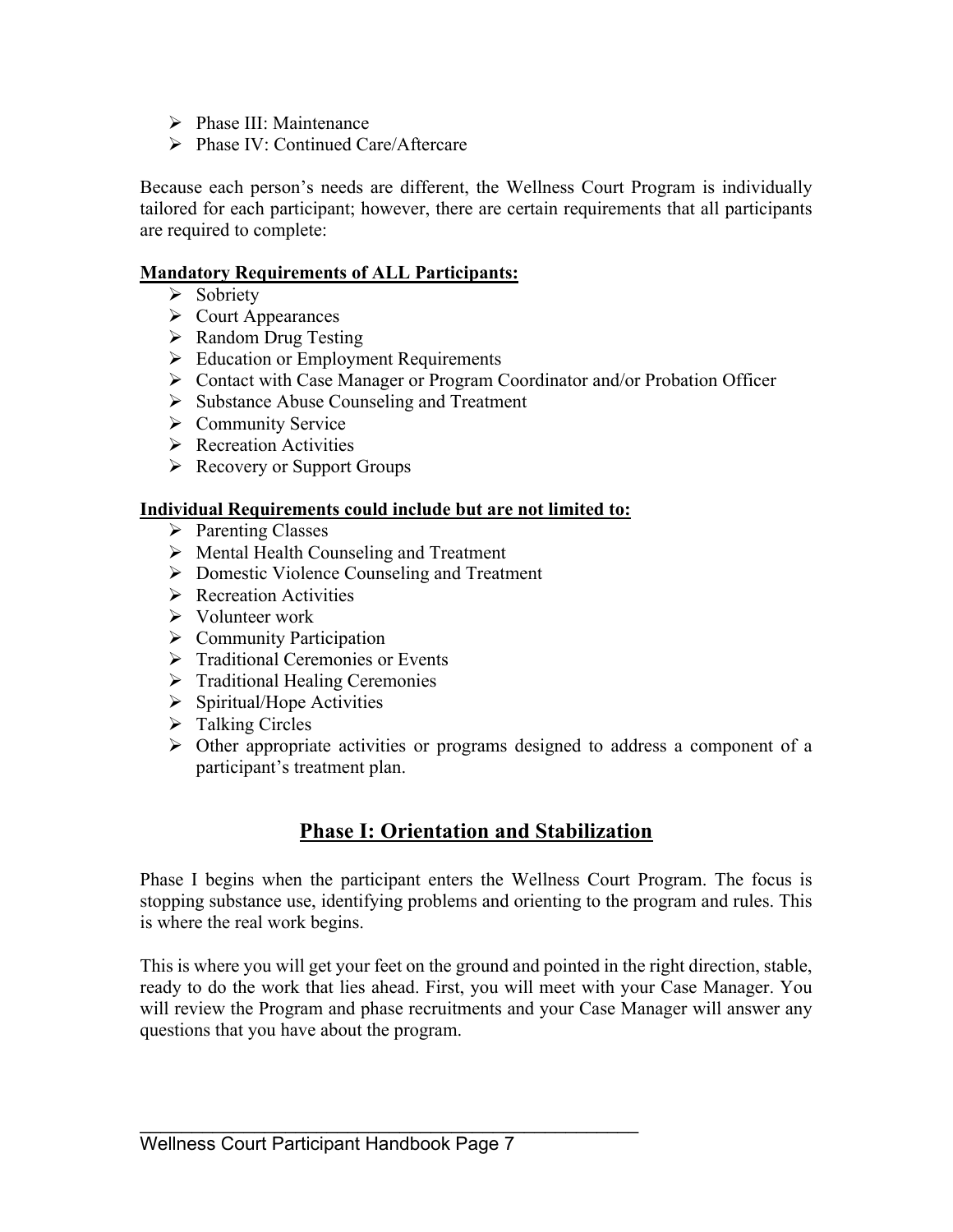You will meet with your Case Manager a minimum of once per week. You will be attending individual sessions with your treatment counselor and treatment groups three times per week. You will be submitting to random UA's which will be administered either by your Case Manager or you Chemical Dependency program.

You will be participating in recovery support activities, such as AA/NA meetings or church groups, related to maintaining sobriety. You will also be expected to perform community service on a weekly basis.

| Requirements                     | Phase I                            |
|----------------------------------|------------------------------------|
| Court                            | Weekly                             |
| Individual Counseling/Therapy    | Weekly                             |
| <b>Family Support Group</b>      | As ordered                         |
| Family Therapy                   | As Ordered                         |
| Culture                          | As Ordered                         |
| Probation                        | As arranged                        |
| Case Manager                     | Weekly                             |
| <b>Community Service</b>         | 10 hours per week                  |
| Recreation                       | 0 hours per week                   |
| Recovery Groups/Activities       | 30 in 90 days                      |
| Random Drug Test                 | At least 2 per week                |
| Curfew                           | 9pm-5am/House arrest               |
| Abstinence                       | 45 days                            |
| Physical Exam                    | Within 30 days                     |
| Dental Exam                      | Within 30 days                     |
| Get Sponsor                      | Complete Steps 1-3                 |
| <b>Strength Based Assessment</b> | Within 30 days                     |
| Exit Plan                        | <b>Oral/Written Presentation</b>   |
| <b>Other Requirements</b>        | As Determined by the Wellness Team |

See Phase Rules on the next page

\_\_\_\_\_\_\_\_\_\_\_\_\_\_\_\_\_\_\_\_\_\_\_\_\_\_\_\_\_\_\_\_\_\_\_\_\_\_\_\_\_\_\_\_\_\_\_\_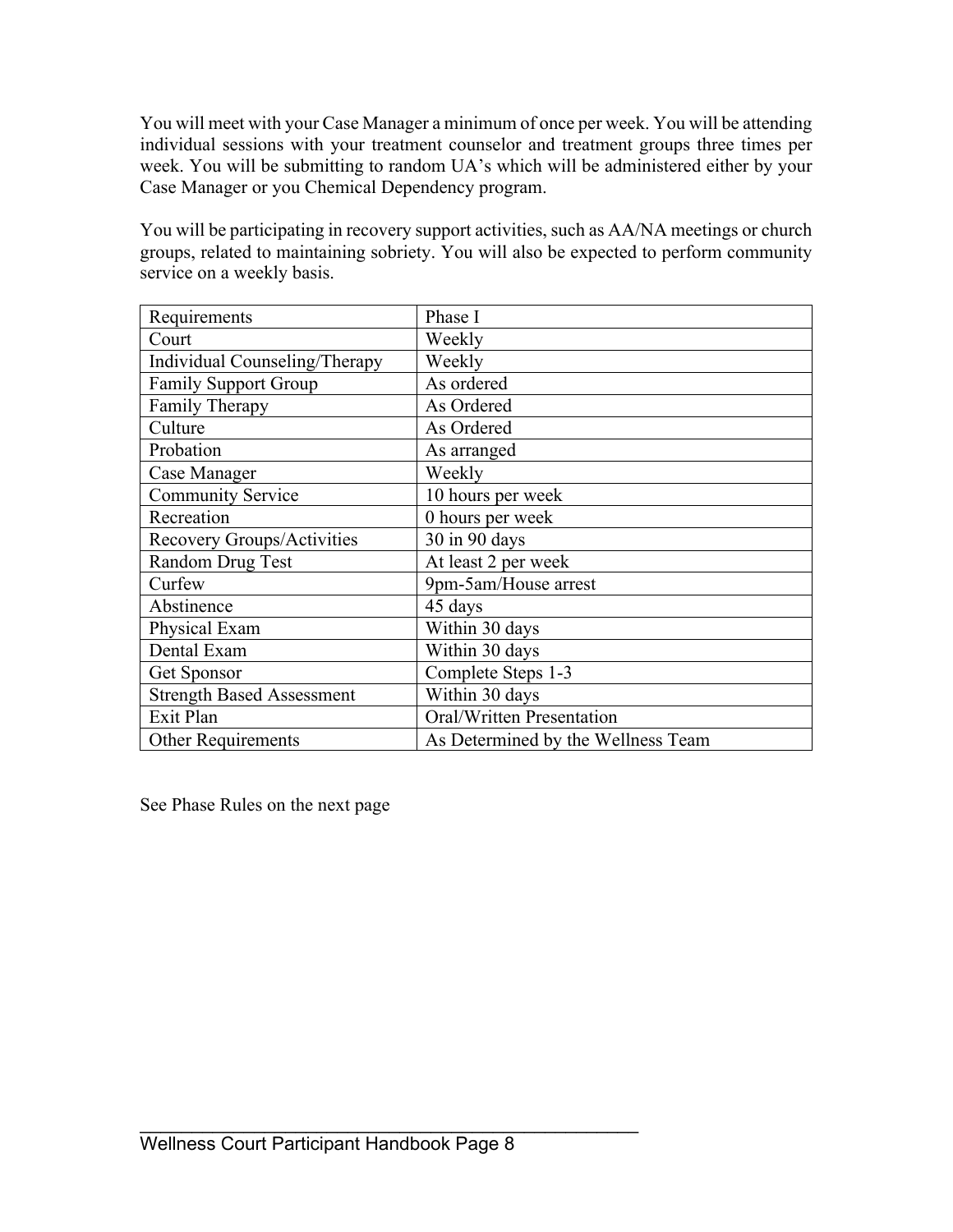| <b>Phase I Program Rules for</b> |  |
|----------------------------------|--|
|----------------------------------|--|

**The following MUST be followed at all times:**  \_\_\_\_\_ 1. Wellness Court terms and conditions (i.e. court appearances, treatment sessions, recreational activities or other court ordered activities) have priority over all other activities, including sports. \_\_\_\_\_ 2. Appear **on time and in person** for ALL scheduled court hearings, and stay until all cases are heard. **Failure to appear in court as required may result in an arrest warrant being issued and sanctions being imposed**. During Phase I, you are required to appear weekly for Wellness Court. Participate in ALL treatment/counseling sessions. You must attend all weekly scheduled treatment/counseling sessions. This includes alcohol/drug education classes and individual and family counseling sessions.

- \_\_\_\_\_ 4. You are required to comply with a **curfew** established by the Hoopa Adult Wellness Team. **Your curfew for Phase I is 9:00 p.m. to 5:00 a.m. or house arrest.** You must submit, **in advance**, written requests to the Team for permission to attend overnight activities or events outside of the community. At least seven (7) days' notice is required.
- You must attend and be on time for ALL scheduled activities. This includes court hearings, treatment/counseling sessions, recreational activities, community service, and any other appointments required by your participation**. If you are more than five (5) minutes late, you may not be allowed to attend/participate, and will be considered to have missed that session.** Generally, only a verified medical matter is a reasonable excuse.
- \_\_\_\_\_ 6. You must provide written proof of **10 hours of community service** hours no later than the day before your weekly scheduled court hearing. You are responsible for obtaining the form from the Case Manager. You will NOT be allowed to fill out the form on the day of court.
- \_\_\_\_\_ 7. Submit to at least 2 weekly random drug tests (urine, saliva, breath or other appropriate means of monitoring). You must submit to testing upon request; if you refuse to provide a sample, it will be considered a positive test for substances. **A positive, refused, or failure to immediately respond to a request will be grounds for immediate apprehension and 48 hours incarceration for the first infraction, a minimum of 72 hours for the second and subsequent infractions.** Additional sanctions may also be imposed at the next regularly scheduled court hearing.
- \_\_\_\_\_ 8. Do not schedule appointments/activities during scheduled court hearings or treatment sessions.
- 9. Provide a current and active phone number, or a message phone number.
- \_\_\_\_\_ 10. You are required to attend **30 recovery groups in 90 days**. You must get a sponsor and **complete steps 1-3** prior to being advanced to Phase II.
- \_\_\_\_\_ 11. You must **abstain** from all chemical substances not prescribed. You must be clean and sober for a minimum of 45 days before being advanced to Phase II.
- 12. You must obtain a *physical exam and a dental exam* within 30 days
- 13. Keep all information from court sessions confidential. In other words, do not discuss anything that happens during Wellness Court (i.e. drug test results, new arrests etc.) with anyone that is not involved with the Wellness Court.
- 14. You are responsible for your own transportation to and from all court hearings and treatment sessions.
- \_\_\_\_\_ 15. You shall select and inform your team members of which activities you will engage in for your minimum number of recreation hours in each phase of the program such as weight lifting, biking, yoga, basketball etc. or an alternative activity such as language classes.
- \_\_\_\_\_ 16. You must dress appropriately at all times while participating in Wellness Court activities. Clothing bearing drug or alcohol related themes, gang affiliation, obscene or vulgar messages are considered inappropriate.
- \_\_\_\_\_ 17. You shall not use profanity and other vulgar or rude language during Wellness Court activities. This includes all court hearings, treatment sessions, community service work, and recreational activities.
- 18. Violence, harassment, or other inappropriate behavior among participants or other individuals will not be tolerated. Such behavior may result in termination from the program.
- \_\_\_\_\_ 19. You shall comply with all reasonable commands and directives of the Tribal Court Case Manager, Program Coordinator, Treatment Counselors, Clinical Therapists, Probation Officer, Court Bailiff, Hoopa Wellness Court Team members and Police Officer during all Wellness Court activities.
- \_\_\_\_\_ 20. You must be respectful and courteous to others, including other Participants, their spouses/immediate family, members of the Adult Wellness Court Team and court staff during all Wellness Court hearings, treatment sessions and recreational activities.
- \_\_\_\_\_ 21. You MUST provide the Case Manager with all prescriptions and over the counter medication information no later than the next business day after receipt.
- 22. Prior to advancing to Phase II, you must write a letter to the Wellness Court Team stating what you have learned through Phase I, and why you should be advanced to Phase II.
- 23. OTHER REQUIREMENT:

24. OTHER REQUIREMENT:

Your initials above and signature below indicates that you have read and understand all of your requirements to participate in the Wellness Court Program. Any violation of the above rules will result in point advancement and sanctions.  $\text{Date:}$ 

 $\mathcal{L}_\mathcal{L} = \mathcal{L}_\mathcal{L} = \mathcal{L}_\mathcal{L} = \mathcal{L}_\mathcal{L} = \mathcal{L}_\mathcal{L} = \mathcal{L}_\mathcal{L} = \mathcal{L}_\mathcal{L} = \mathcal{L}_\mathcal{L} = \mathcal{L}_\mathcal{L} = \mathcal{L}_\mathcal{L} = \mathcal{L}_\mathcal{L} = \mathcal{L}_\mathcal{L} = \mathcal{L}_\mathcal{L} = \mathcal{L}_\mathcal{L} = \mathcal{L}_\mathcal{L} = \mathcal{L}_\mathcal{L} = \mathcal{L}_\mathcal{L}$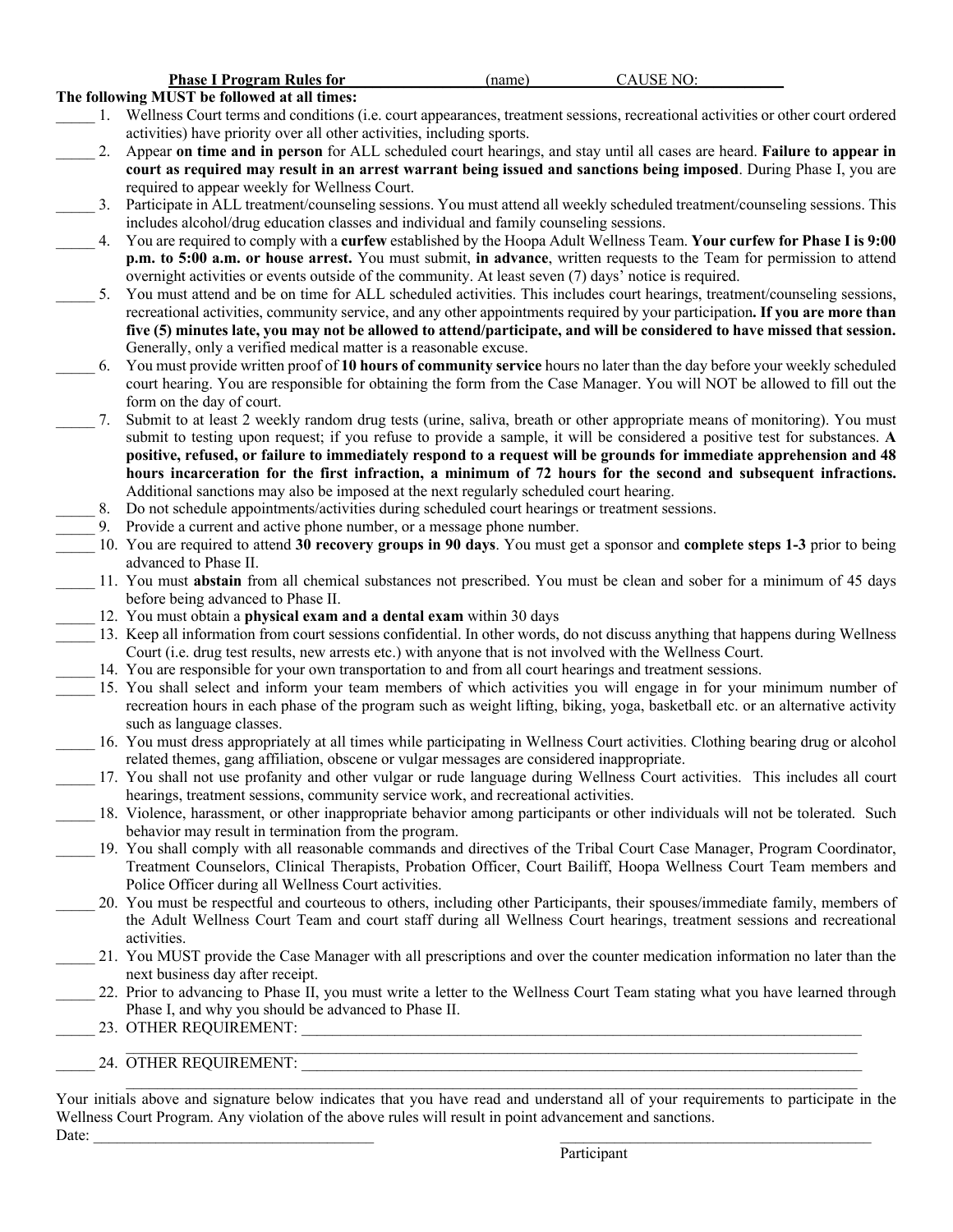# **Phase II: Intensive Treatment**

You have now orientated yourself to the Program. This Phase is where you begin to see how you fit into your community. During this phase you will meet with your Case Manager on a regular basis, as he/she directs. You will continue your treatment program. Court appearances are cut back to every-other week. You are given a little more freedom by way of recreational time. You are still expected to complete community service, submit to random drug testing, and continue with the recovery support meetings.

| Requirements                      | Phase II                        |
|-----------------------------------|---------------------------------|
| Court                             | Bi-Weekly                       |
| Individual Counseling/Therapy     | As Arranged                     |
| <b>Family Support Group</b>       | As ordered                      |
| Family Therapy                    | As Ordered                      |
| Culture                           | As Ordered                      |
| Probation                         | As arranged                     |
| Case Manager                      | As arranged                     |
| <b>Community Service</b>          | 2 hours per week                |
| Recreation                        | 10 hours per week               |
| Recovery Groups/Activities        | 3 per week                      |
| Random Drug Test                  | At least 2 per week             |
| Curfew                            | As ordered                      |
| Abstinence                        | Minimum 60 days                 |
| Continue with Sponsor             | Maintain Steps 4-6              |
| <b>Substance Abuse Evaluation</b> | Reassessed                      |
| Exit Plan                         | Oral/Written Presentation       |
| Other Requirements                | As ordered by the Wellness Team |

See Phase Rules on the next page.

\_\_\_\_\_\_\_\_\_\_\_\_\_\_\_\_\_\_\_\_\_\_\_\_\_\_\_\_\_\_\_\_\_\_\_\_\_\_\_\_\_\_\_\_\_\_\_\_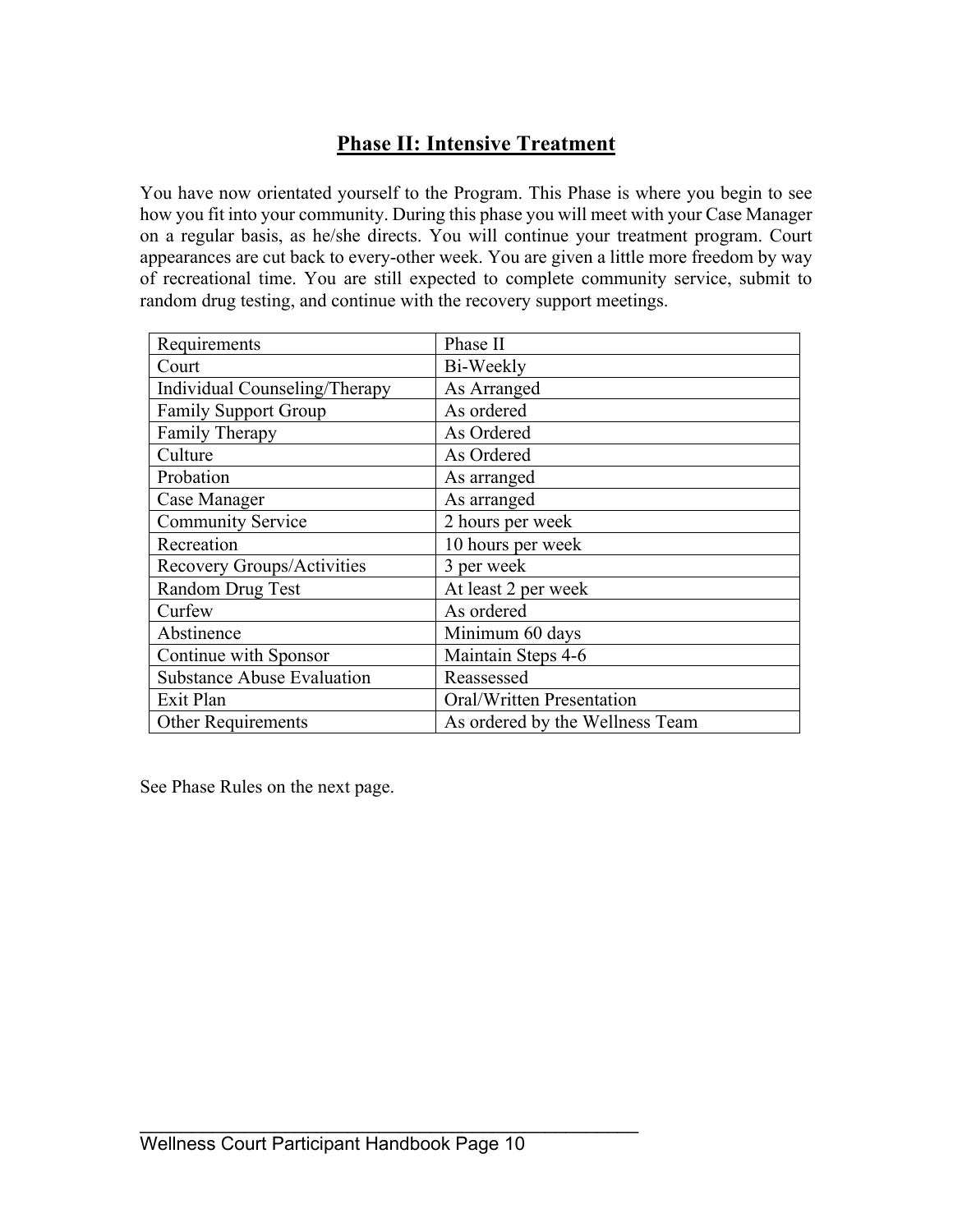**Phase II Program Rules for**  $\qquad \qquad$  **(name) CAUSE NO:** 

#### **The following MUST be followed at all times:**

- **\_\_\_\_ 1.** Wellness Court terms and conditions (i.e. court appearances, treatment sessions, recreational activities or other court ordered activities) have priority over all other activities, including sports.
- **\_\_\_\_ 2.** Appear **on time and in person** for ALL scheduled court hearings, and stay until all cases are heard. **Failure to appear in court as required may result in an arrest warrant being issued and sanctions being imposed**. During Phase II, you are required to appear bi-weekly for Wellness Court, or as directed by the Hoopa Adult Wellness Team.
- **3.** Participate in ALL treatment/counseling sessions. You must attend all scheduled treatment/counseling sessions. This includes alcohol/drug education classes and individual and family counseling sessions.
- **\_\_\_\_ 4.** You are required to comply with a **curfew** established by the Hoopa Adult Wellness Team. **Your curfew for Phase II is \_\_\_\_ p.m. to a.m.** You must submit, **in advance**, written requests to the Team for permission to attend overnight activities or events outside of the community. At least seven (7) days' notice is required.
- **\_\_\_\_ 5.** You must attend and be on time for ALL scheduled activities. This includes court hearings, treatment/counseling sessions, recreational activities, community service, and any other appointments required by your participation**. If you are more than five (5) minutes late, you may not be allowed to attend/participate, and will be considered to have missed that session.** Generally, only a verified medical matter is a reasonable excuse.
- **\_\_\_\_ 6.** You must provide written proof of **2 hours of community service** hours no later than the day before your weekly scheduled court hearing. You are responsible for obtaining the form from the Case Manager. You will NOT be allowed to fill out the form on the day of court.
- **\_\_\_\_ 7.** Submit to at least 2 weekly random drug tests (urine, saliva, breath or other appropriate means of monitoring). You must submit to testing upon request; if you refuse to provide a sample, it will be considered a positive test for substances. **A positive, refused, or failure to immediately respond to a request will be grounds for immediate apprehension and 48 hours incarceration for the first infraction, a minimum of 72 hours for the second and subsequent infractions.** Additional sanctions may also be imposed at the next regularly scheduled court hearing.
- **\_\_\_\_ 8.** Do not schedule appointments/activities during scheduled court hearings or treatment sessions.
- **9.** Provide a current and active phone number, or a message phone number.
- **\_\_\_\_ 10.**You are required to attend **3 recovery groups per week**. You must get a sponsor and **maintain steps 4-6** prior to being advanced to Phase III.
- **\_\_\_\_ 11.**You must **abstain** from all chemical substances not prescribed. You must be clean and sober for a minimum of 60 days before being advanced to Phase III.
- 12. Keep all information from court sessions confidential. In other words, do not discuss anything that happens during Wellness Court (i.e. drug test results, new arrests etc.) with anyone that is not involved with the Wellness Court.
	- **13.** You are responsible for your own transportation to and from all court hearings and treatment sessions.
- 14. You shall participate in a minimum number of recreation hours in each phase of the program such as weight lifting, biking, yoga, basketball etc. or an alternative activity such as language classes. The minimum number of recreation/alternative activity hours required in Phase II is 10 hours per week.
- **\_\_\_\_ 15.**You must dress appropriately at all times while participating in Wellness Court activities. Clothing bearing drug or alcohol related themes, gang affiliation, obscene or vulgar messages are considered inappropriate.
- 16. You shall not use profanity and other vulgar or rude language during Wellness Court activities. This includes all court hearings, treatment sessions, community service work, and recreational activities.
- 17. Violence, harassment, or other inappropriate behavior among participants or other individuals will not be tolerated. Such behavior may result in termination from the program.
- 18. You shall comply with all reasonable commands and directives of the Tribal Court Case Manager, Program Coordinator, Treatment Counselors, Clinical Therapists, Probation Officer, Court Bailiff, Hoopa Wellness Team members and Police Officer during all Wellness Court activities.
- **\_\_\_\_ 19.**You must be respectful and courteous to others, including other Participants, their spouses/immediate family, members of the Hoopa Adult Wellness Team and court staff during all Wellness Court hearings, treatment sessions and recreational activities.
	- **\_\_\_\_ 20.**You MUST provide the Case Manager with all prescriptions and over the counter medication information no later than the next business day after receipt.
- **\_\_\_\_ 21.**OTHER REQUIREMENT: \_\_\_\_\_\_\_\_\_\_\_\_\_\_\_\_\_\_\_\_\_\_\_\_\_\_\_\_\_\_\_\_\_\_\_\_\_\_\_\_\_\_\_\_\_\_\_\_\_\_\_\_\_\_\_\_\_\_\_\_\_\_\_\_\_\_\_\_\_\_\_\_

#### **\_\_\_\_ 22.**OTHER REQUIREMENT: \_\_\_\_\_\_\_\_\_\_\_\_\_\_\_\_\_\_\_\_\_\_\_\_\_\_\_\_\_\_\_\_\_\_\_\_\_\_\_\_\_\_\_\_\_\_\_\_\_\_\_\_\_\_\_\_\_\_\_\_\_\_\_\_\_\_\_\_\_\_\_\_

Your initials above and signature below indicates that you have read and understand all of your requirements to participate in the Wellness Court Program. Any violation of the above rules will result in point advancement and sanctions.  $\text{Date:}$ 

 $\mathcal{L}_\mathcal{L} = \mathcal{L}_\mathcal{L}$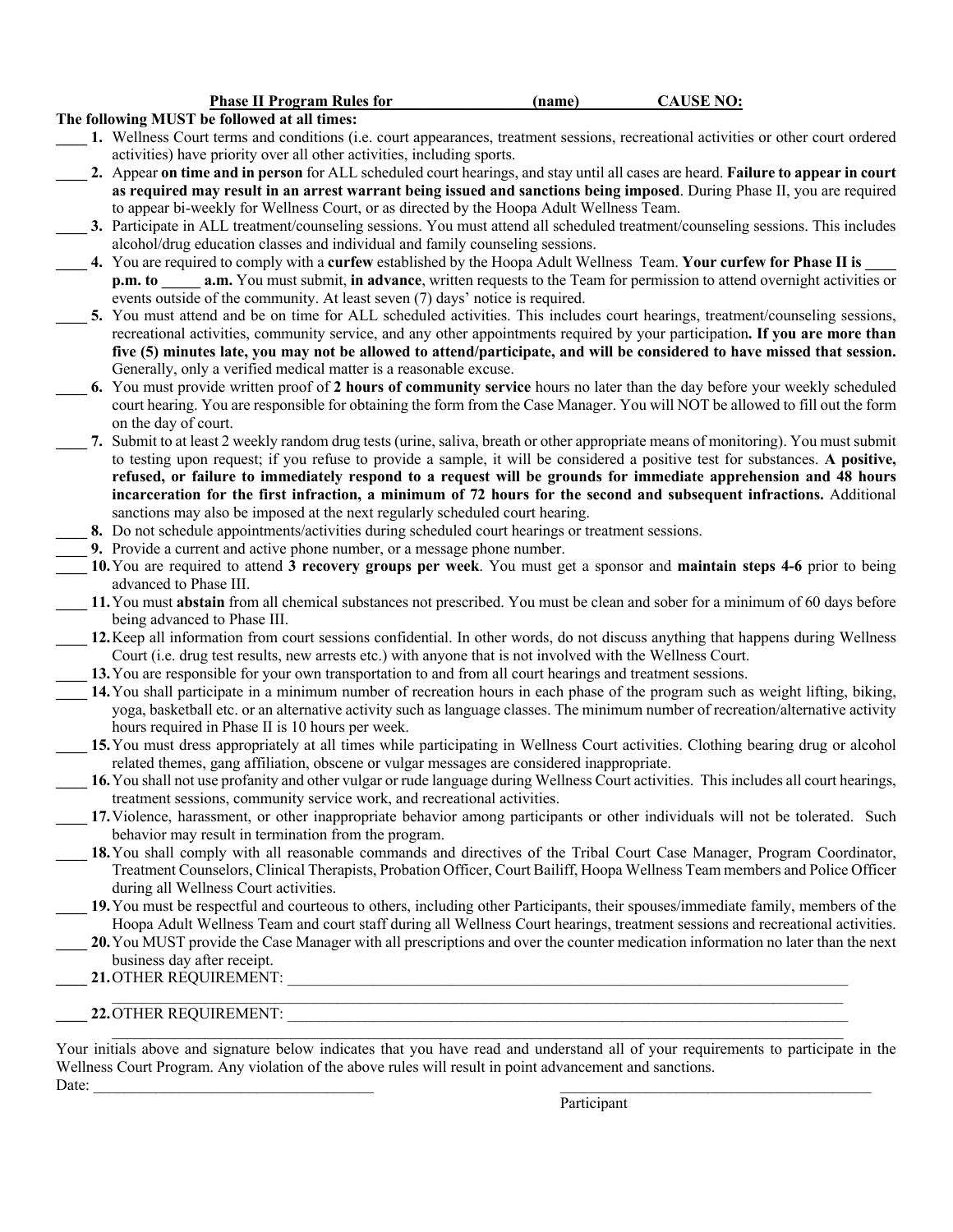# **Phase III: Maintenance**

The Maintenance Phase continues on all the good work that you have been doing so far. You will continue to engage in healthy activities.

| Requirements                  | Phase III                       |
|-------------------------------|---------------------------------|
| Court                         | Bi-Weekly                       |
| Individual Counseling/Therapy | As Arranged                     |
| <b>Family Support Group</b>   | As ordered                      |
| <b>Family Therapy</b>         | As Ordered                      |
| Culture                       | As Ordered                      |
| Probation                     | As arranged                     |
| Case Manager                  | As arranged                     |
| <b>Community Service</b>      | 2 hours per week                |
| Recreation                    | 10 hours per week               |
| Recovery Groups/Activities    | 2 per week                      |
| Random Drug Test              | At least 1 per week             |
| Curfew                        | As ordered                      |
| Abstinence                    | Minimum 90 days                 |
| Continue with Sponsor         | Maintain Steps 7-9              |
| Exit Plan                     | Oral/Written Presentation       |
| <b>Other Requirements</b>     | As ordered by the Wellness Team |

See Phase Rules on the next page.

\_\_\_\_\_\_\_\_\_\_\_\_\_\_\_\_\_\_\_\_\_\_\_\_\_\_\_\_\_\_\_\_\_\_\_\_\_\_\_\_\_\_\_\_\_\_\_\_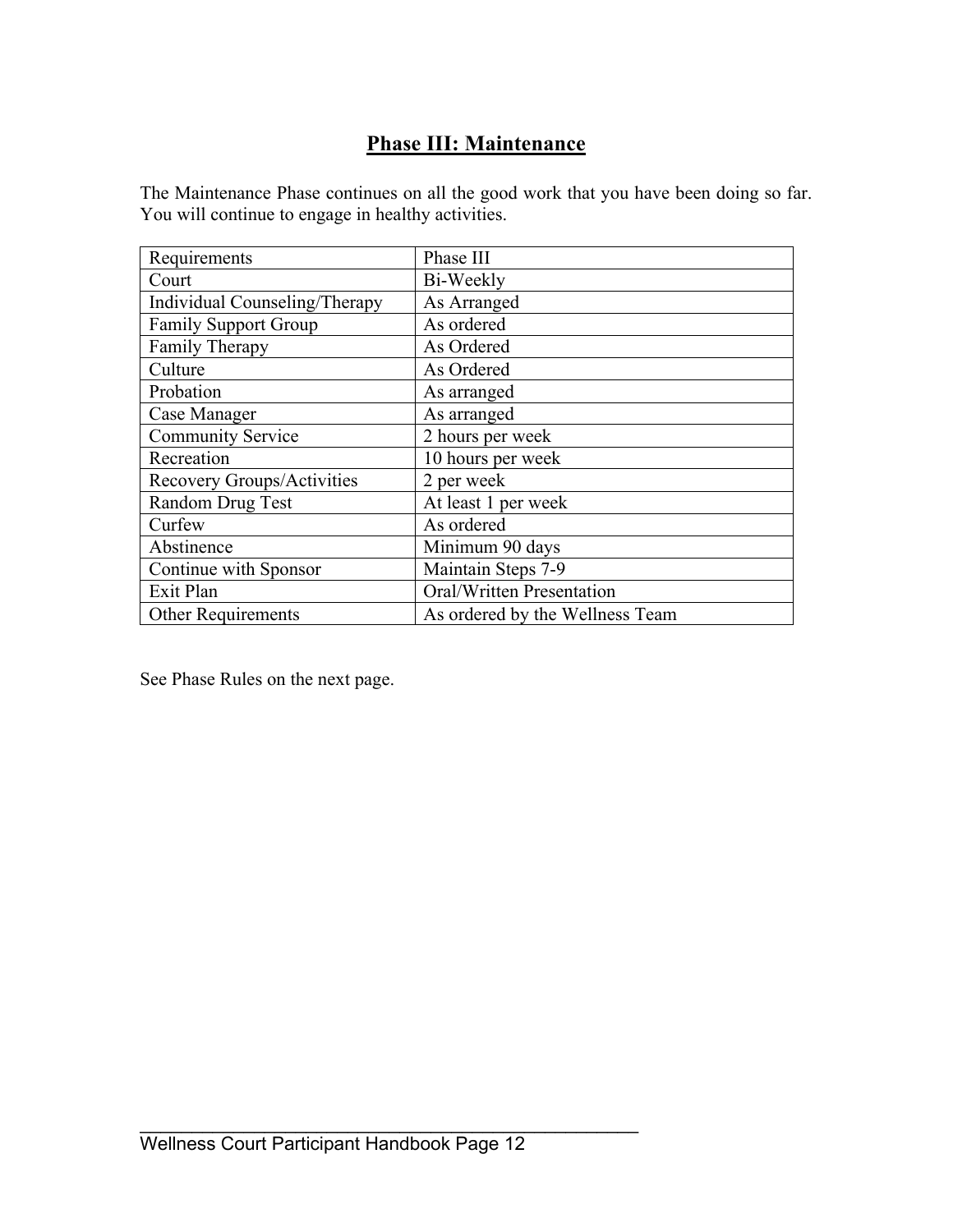#### **Phase III Program Rules for**  (name) CAUSE NO:

#### **The following MUST be followed at all times:**

- **\_\_\_\_ 1.** Wellness Court terms and conditions (i.e. court appearances, treatment sessions, recreational activities or other court ordered activities) have priority over all other activities, including sports.
- **\_\_\_\_ 2.** Appear **on time and in person** for ALL scheduled court hearings, and stay until all cases are heard. **Failure to appear in court as required may result in an arrest warrant being issued and sanctions being imposed**. During Phase III, you are required to appear bi-weekly for Wellness Court, or as directed by the Hoopa Adult Wellness Team.
- **\_\_\_\_ 3.** Participate in ALL treatment/counseling sessions. You must attend all scheduled treatment/counseling sessions. This includes alcohol/drug education classes and individual and family counseling sessions.
- **\_\_\_\_ 4.** You are required to comply with a **curfew** established by the Hoopa Adult Wellness Team. **Your curfew for Phase III is \_\_\_\_ p.m. to a.m.** You must submit, **in advance**, written requests to the Team for permission to attend overnight activities or events outside of the community. At least seven (7) days' notice is required.
- **\_\_\_\_ 5.** You must attend and be on time for ALL scheduled activities. This includes court hearings, treatment/counseling sessions, recreational activities, community service, and any other appointments required by your participation**. If you are more than five (5) minutes late, you may not be allowed to attend/participate, and will be considered to have missed that session.** Generally, only a verified medical matter is a reasonable excuse.
- **\_\_\_\_ 6.** You must provide written proof of **2 hours of community service** hours no later than the day before your weekly scheduled court hearing. You are responsible for obtaining the form from the Case Manager. You will NOT be allowed to fill out the form on the day of court.
- **\_\_\_\_ 7.** Submit to at least 1 weekly random drug tests (urine, saliva, breath or other appropriate means of monitoring). You must submit to testing upon request; if you refuse to provide a sample, it will be considered a positive test for substances. **A positive, refused, or failure to immediately respond to a request will be grounds for immediate apprehension and 48 hours incarceration for the first infraction, a minimum of 72 hours for the second and subsequent infractions.** Additional sanctions may also be imposed at the next regularly scheduled court hearing.
- **\_\_\_\_ 8.** Do not schedule appointments/activities during scheduled court hearings or treatment sessions.
- **9.** Provide a current and active phone number, or message phone number.
- **\_\_\_\_ 10.**You are required to attend **2 recovery groups per week**. You must get a sponsor and **maintain steps 7-9** prior to being advanced to Phase IV, the final stage.
- **\_\_\_\_ 11.**You must **abstain** from all chemical substances not prescribed. You must be clean and sober for a minimum of 90 days before being advanced to Phase IV, the final phase.
- **\_\_\_\_ 12.**Keep all information from court sessions confidential. In other words, do not discuss anything that happens during Wellness Court (i.e. drug test results, new arrests etc.) with anyone that is not involved with the Wellness Court.
- **13.**You are responsible for your own transportation to and from all court hearings and treatment sessions.
- 14. You shall participate in a minimum number of recreation hours in each phase of the program such as weight lifting, biking, yoga, basketball etc. or an alternative activity such as language classes. The minimum number of recreation/alternative activity hours required in Phase III is **10 hours per week**.
- **\_\_\_\_ 15.**You must dress appropriately at all times while participating in Wellness Court activities. Clothing bearing drug or alcohol related themes, gang affiliation, obscene or vulgar messages are considered inappropriate.
- 16. You shall not use profanity and other vulgar or rude language during Wellness Court activities. This includes all court hearings, treatment sessions, community service work, and recreational activities.
- 17. Violence, harassment, or other inappropriate behavior among participants or other individuals will not be tolerated. Such behavior may result in termination from the program.
- 18. You shall comply with all reasonable commands and directives of the Tribal Court Case Manager, Program Coordinator, Treatment Counselors, Clinical Therapists, Probation Officer, Court Bailiff, Hoopa Wellness Team members and Police Officer during all Wellness Court activities.
- **\_\_\_\_ 19.**You must be respectful and courteous to others, including other Participants, their spouses/immediate family, members of the Hoopa Wellness Team and court staff during all Wellness Court hearings, treatment sessions and recreational activities.
- **\_\_\_\_ 20.**You MUST provide the Case Manager with all prescriptions and over the counter medication information no later than the next business day after receipt.

 $\mathcal{L}_\mathcal{L} = \mathcal{L}_\mathcal{L}$ 

**\_\_\_\_ 21.**OTHER REQUIREMENT: \_\_\_\_\_\_\_\_\_\_\_\_\_\_\_\_\_\_\_\_\_\_\_\_\_\_\_\_\_\_\_\_\_\_\_\_\_\_\_\_\_\_\_\_\_\_\_\_\_\_\_\_\_\_\_\_\_\_\_\_\_\_\_\_\_\_\_\_\_\_\_\_

### 22. OTHER REQUIREMENT:

Your initials above and signature below indicates that you have read and understand all of your requirements to participate in the Wellness Court Program. Any violation of the above rules will result in point advancement and sanctions.  $\text{Date:}$ 

 $\mathcal{L}_\mathcal{L} = \mathcal{L}_\mathcal{L} = \mathcal{L}_\mathcal{L} = \mathcal{L}_\mathcal{L} = \mathcal{L}_\mathcal{L} = \mathcal{L}_\mathcal{L} = \mathcal{L}_\mathcal{L} = \mathcal{L}_\mathcal{L} = \mathcal{L}_\mathcal{L} = \mathcal{L}_\mathcal{L} = \mathcal{L}_\mathcal{L} = \mathcal{L}_\mathcal{L} = \mathcal{L}_\mathcal{L} = \mathcal{L}_\mathcal{L} = \mathcal{L}_\mathcal{L} = \mathcal{L}_\mathcal{L} = \mathcal{L}_\mathcal{L}$ 

Participant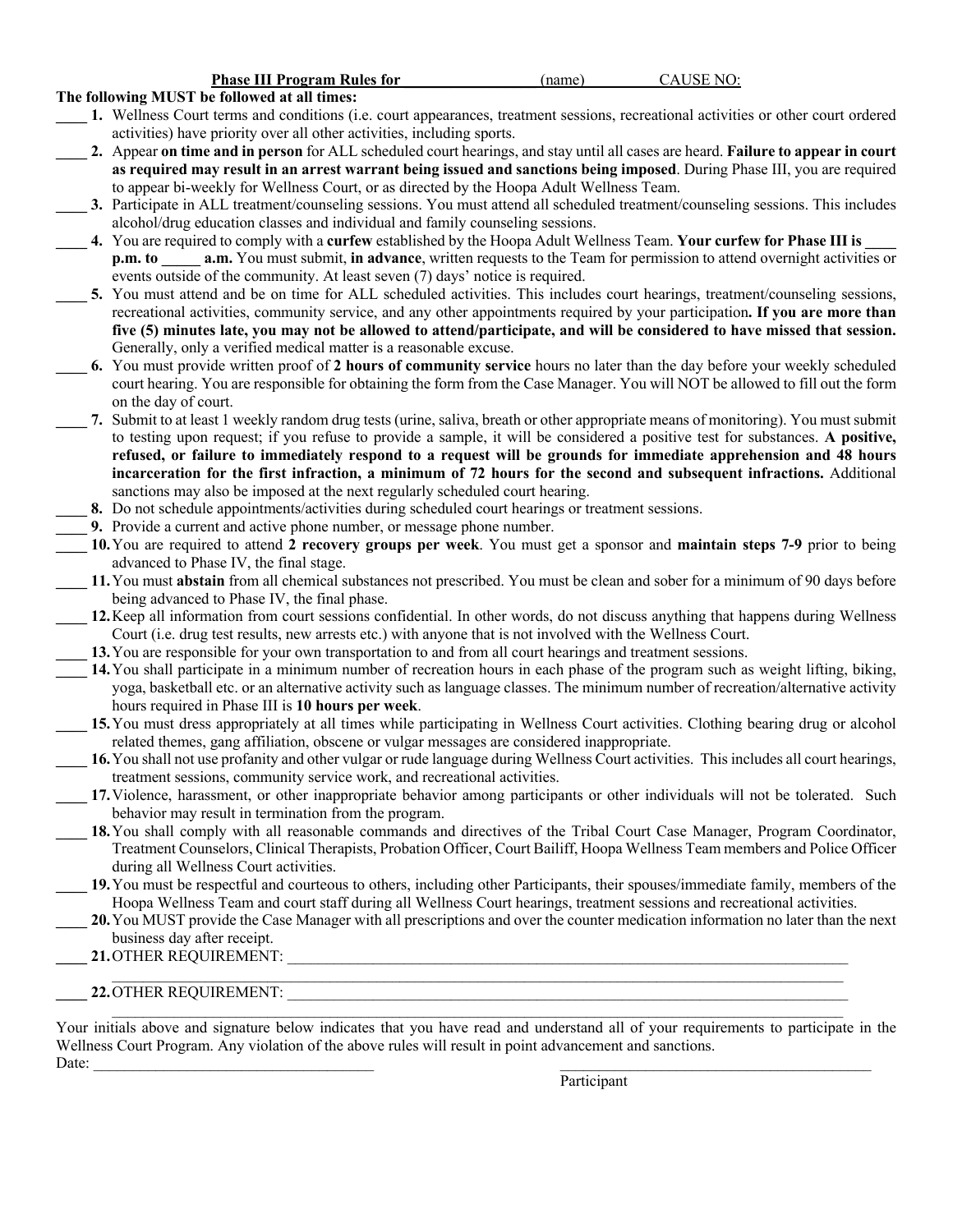# **Phase IV: Continued Care/Aftercare**

Continued Care and Aftercare is the final phase in the Wellness Court Program. The purpose of this phase is to strengthen the participant's transition back to being a contributing member of society.

Completion of the Wellness Court Program is based upon individual progress and meeting all program requirements in all phases. Graduation occurs no earlier than twelve (12) months after entering the program.

To graduate, participants must complete an exit plan and program debriefing with the Wellness Court Committee.

| Requirements                  | Phase IV                        |
|-------------------------------|---------------------------------|
| Court                         | Monthly                         |
| Individual Counseling/Therapy | As arranged                     |
| Culture                       | As Ordered                      |
| Case Manager                  | As arranged                     |
| <b>Community Service</b>      | 2 hrs. per week                 |
| Recreation                    | 10 hrs. per week.               |
| Recovery groups               | 1 per week                      |
| Random Drug Test              | 1 per month                     |
| Curfew                        | As ordered                      |
| Abstinence                    | 90 days                         |
| Get Sponsor                   | Maintain Steps 10-12            |
| Exit Plan                     | As Arranged                     |
| Program Debrief               | As Arranged                     |
| Other Requirements            | As Ordered by the Wellness Team |

See Phase Rules on the next page.

\_\_\_\_\_\_\_\_\_\_\_\_\_\_\_\_\_\_\_\_\_\_\_\_\_\_\_\_\_\_\_\_\_\_\_\_\_\_\_\_\_\_\_\_\_\_\_\_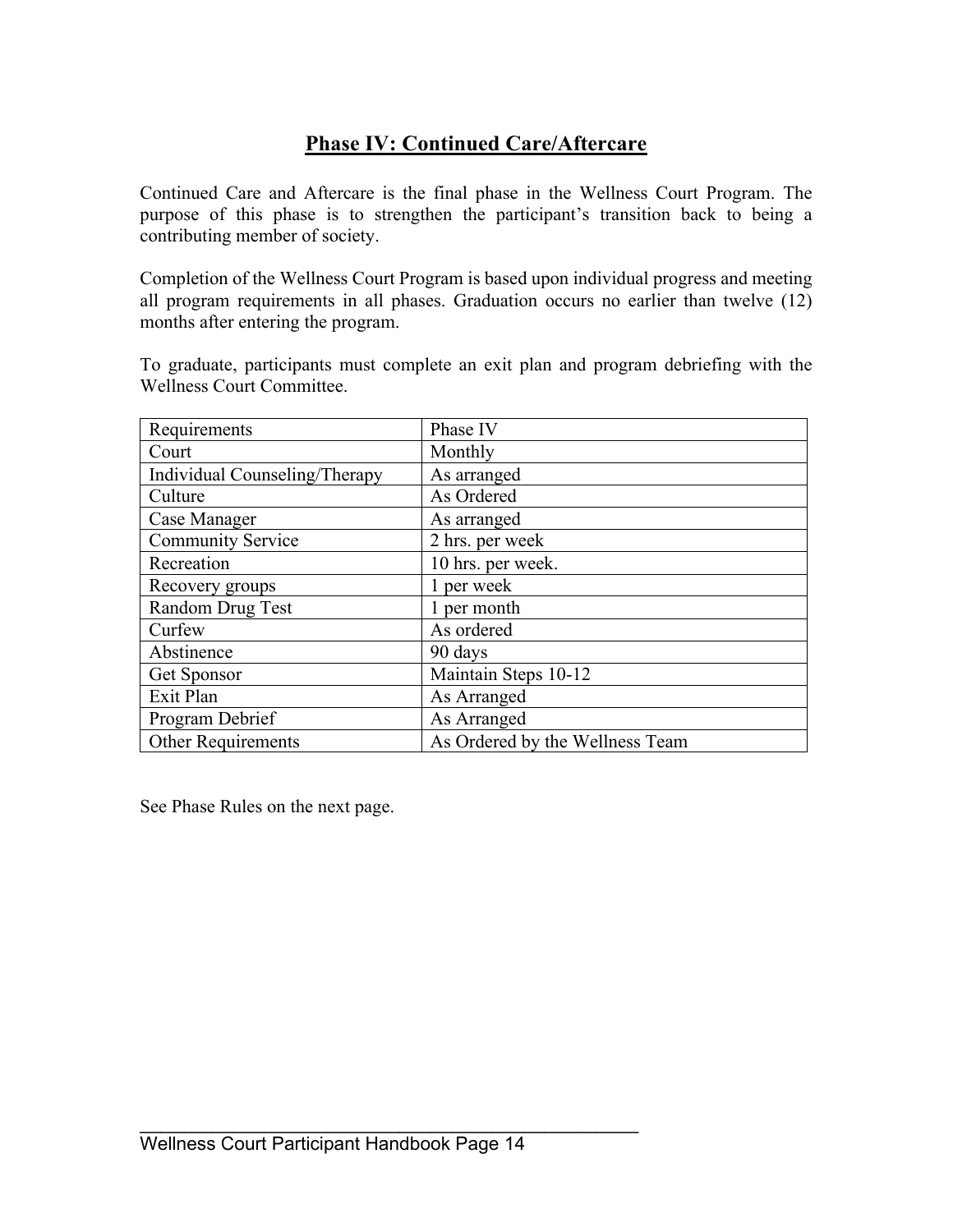#### **Phase IV Program Rules for**   $(name)$   $CAUSE NO:$

#### **The following MUST be followed at all times:**

- **1.** Wellness Court terms and conditions (i.e. court appearances, treatment sessions, recreational activities or other court ordered activities) have priority over all other activities, including sports.
- **2.** Appear **on time and in person** for ALL scheduled court hearings, and stay until all cases are heard. **Failure to appear in court as required may result in an arrest warrant being issued and sanctions being imposed**. During Phase IV, you are required to appear monthly for Wellness Court, or as directed by the Hoopa Adult Wellness Team.
- **3.** Participate in ALL treatment/counseling sessions. You must attend all scheduled treatment/counseling sessions. This includes alcohol/drug education classes and individual and family counseling sessions.
- **4.** You are required to comply with a **curfew** established by the Hoopa Adult Wellness Team. **Your curfew for Phase IV is \_\_\_\_ a.m. to p.m.** You must submit, **in advance**, written requests to the Team for permission to attend overnight activities or events outside of the community. At least seven (7) days' notice is required.
- **5.** You must attend and be on time for ALL scheduled activities. This includes court hearings, treatment/counseling sessions, recreational activities, community service, and any other appointments required by your participation**. If you are more than five (5) minutes late, you may not be allowed to attend/participate, and will be considered to have missed that session.** Generally, only a verified medical matter is a reasonable excuse.
- **6.** You must provide written proof of **2 hours of community service** hours no later than the day before your weekly scheduled court hearing. You are responsible for obtaining the form from the Case Manager. You will NOT be allowed to fill out the form on the day of court.
- **7.** Submit to at least 1 weekly random drug tests (urine, saliva, breath or other appropriate means of monitoring). You must submit to testing upon request; if you refuse to provide a sample, it will be considered a positive test for substances. **A positive, refused, or failure to immediately respond to a request will be grounds for immediate apprehension and 48 hours incarceration for the first infraction, a minimum of 72 hours for the second and subsequent infractions.** Additional sanctions may also be imposed at the next regularly scheduled court hearing.
- **8.** Do not schedule appointments/activities during scheduled court hearings or treatment sessions.
- **9.** Provide a current and active phone number, or a message phone number.
- **10.** You are required to attend **1 recovery groups per week**. You must get a sponsor and **maintain steps 10-12** prior to being released from the program.
- **11.** You must **abstain** from all chemical substances not prescribed. You must be clean and sober for a minimum of 90 days before being released from the program.
- **12.** Keep all information from court sessions confidential. In other words, do not discuss anything that happens during Wellness Court (i.e. drug test results, new arrests etc.) with anyone that is not involved with the Wellness Court.
- **13.** You are responsible for your own transportation to and from all court hearings and treatment sessions.
- **14.** You shall participate in a minimum number of recreation hours in each phase of the program such as weight lifting, biking, yoga, basketball etc. or an alternative activity such as language classes. The minimum number of recreation/alternative activity hours required in Phase IV is **10 hours per week**.
- **15.** You must dress appropriately at all times while participating in Wellness Court activities. Clothing bearing drug or alcohol related themes, gang affiliation, obscene or vulgar messages are considered inappropriate.
- **16.** You shall not use profanity and other vulgar or rude language during Wellness Court activities. This includes all court hearings, treatment sessions, community service work, and recreational activities.
- **17.** Violence, harassment, or other inappropriate behavior among participants or other individuals will not be tolerated. Such behavior may result in termination from the program.
- **18.** You shall comply with all reasonable commands and directives of the Tribal Court Case Manager, Program Coordinator, Treatment Counselors, Clinical Therapists, Probation Officer, Court Bailiff, Hoopa Adult Wellness Team members and Police Officer during all Wellness Court activities.
- **19.** You must be respectful and courteous to others, including other Participants, their spouses/immediate family, members of the Wellness Team and court staff during all Wellness Court hearings, treatment sessions and recreational activities.
- **20.** You MUST provide the Case Manager with all prescriptions and over the counter medication information no later than the next business day after receipt.
- **21.** Prior to being released from the program, you will be required to participate in an exit planning and debriefing meeting with the Wellness Court Team.
- **22. OTHER REQUIREMENT:**

 $\mathcal{L}_\mathcal{L} = \mathcal{L}_\mathcal{L} = \mathcal{L}_\mathcal{L} = \mathcal{L}_\mathcal{L} = \mathcal{L}_\mathcal{L} = \mathcal{L}_\mathcal{L} = \mathcal{L}_\mathcal{L} = \mathcal{L}_\mathcal{L} = \mathcal{L}_\mathcal{L} = \mathcal{L}_\mathcal{L} = \mathcal{L}_\mathcal{L} = \mathcal{L}_\mathcal{L} = \mathcal{L}_\mathcal{L} = \mathcal{L}_\mathcal{L} = \mathcal{L}_\mathcal{L} = \mathcal{L}_\mathcal{L} = \mathcal{L}_\mathcal{L}$ Your initials above and signature below indicates that you have read and understand all of your requirements to participate in the Wellness Court Program. Any violation of the above rules will result in point advancement and sanctions.  $\text{Date:}$ 

Participant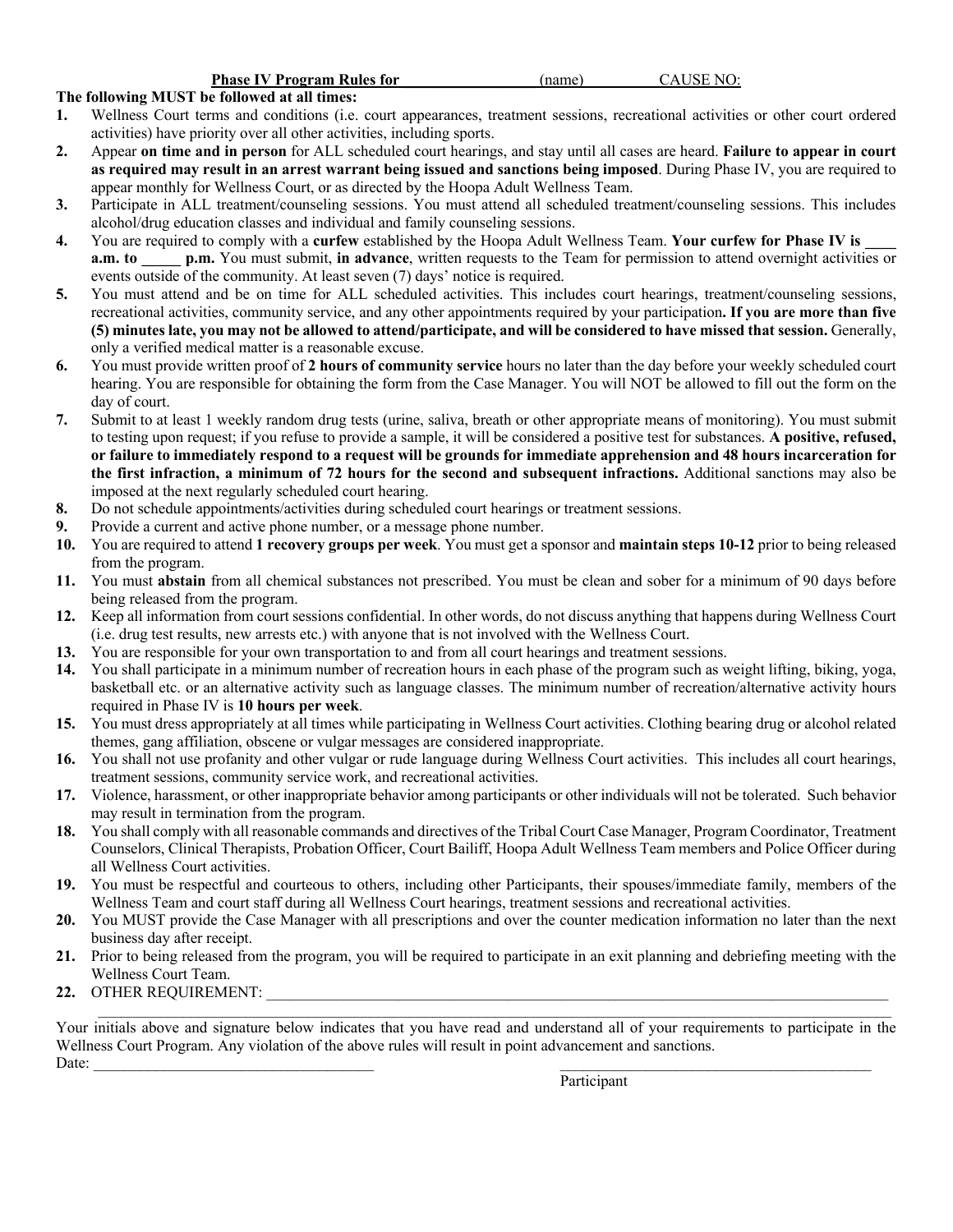### **What are the Possible Incentives/Rewards of the Wellness Court Program?**

You will get incentives based on your individual progress in the program and upon achievement of program goals and objectives deserving of recognition. The Hoopa Adult Wellness Team receives information from treatment, Case Manager, and other sources prior to each Court appearance. The Judge or any member of the Hoopa Adult Wellness Team may recommend an incentive during any phase of the program. The incentives may include but are not limited to:

- A decrease of points
- Praise and individualized recognition in Court
- Release from house arrest
- Participation in positive community activities
- Reduction of community work service hours
- Decreased random drug testing
- Certificates of Accomplishment
- Decreased court appearances
- Event tickets
- Gift Certificate

The Hoopa Adult Wellness Team has adopted the following incentive point system for Phase I to track a participant's termination points. The specific point value listed below is only applied at Phase I to allow the person to become orientated to the program. Incentives during Phases II-IV will be at the discretion of the Hoopa Adult Wellness Team. **The following chart can be modified by the Hoopa Adult Wellness Team or Judge to address individual circumstances.**

| <b>ACTIVITY</b>                                                                    | <b>POINTS</b> | <b>INCENTIVE</b>                                                      |
|------------------------------------------------------------------------------------|---------------|-----------------------------------------------------------------------|
| Providing a Clean UA                                                               |               | Praise                                                                |
| Contact Case Manager, Probation Officer or Coordinator<br>as directed for the week | $1$ to 5      | Decreased check-ins until the next court date.                        |
| Completion of all treatment assignments                                            | 1 to 5        | Decrease of Four (4) hours of community service for the<br>next week. |
| Attendance of all Treatment or other Court Ordered<br>Appointments                 | $1$ to 5      | Certificate of Compliance for the week.                               |
| Performing additional community service hours                                      | 1 to 5        | Decrease of community service hours for the next week.                |
| Abide by all Curfew/House Arrest or EHM requirements                               | $1$ to 5      | Relaxed curfew hours/house arrest/EHM.                                |

### **What are the Possible Consequences/Sanctions of the Wellness Court Program?**

Consequences/sanctions are determined by the Hoopa Adult Wellness Team and give based on behavior out of compliance with the program rules. Progress is based on participation in ALL areas of the program and maintaining sobriety. Consequences/sanctions are issued during Court appearances. The Hoopa Adult Wellness Team may utilize the following sanction:

- At Judge's discretion, an additional 1 to 10 points
- Increased hours of community work service or approved community participation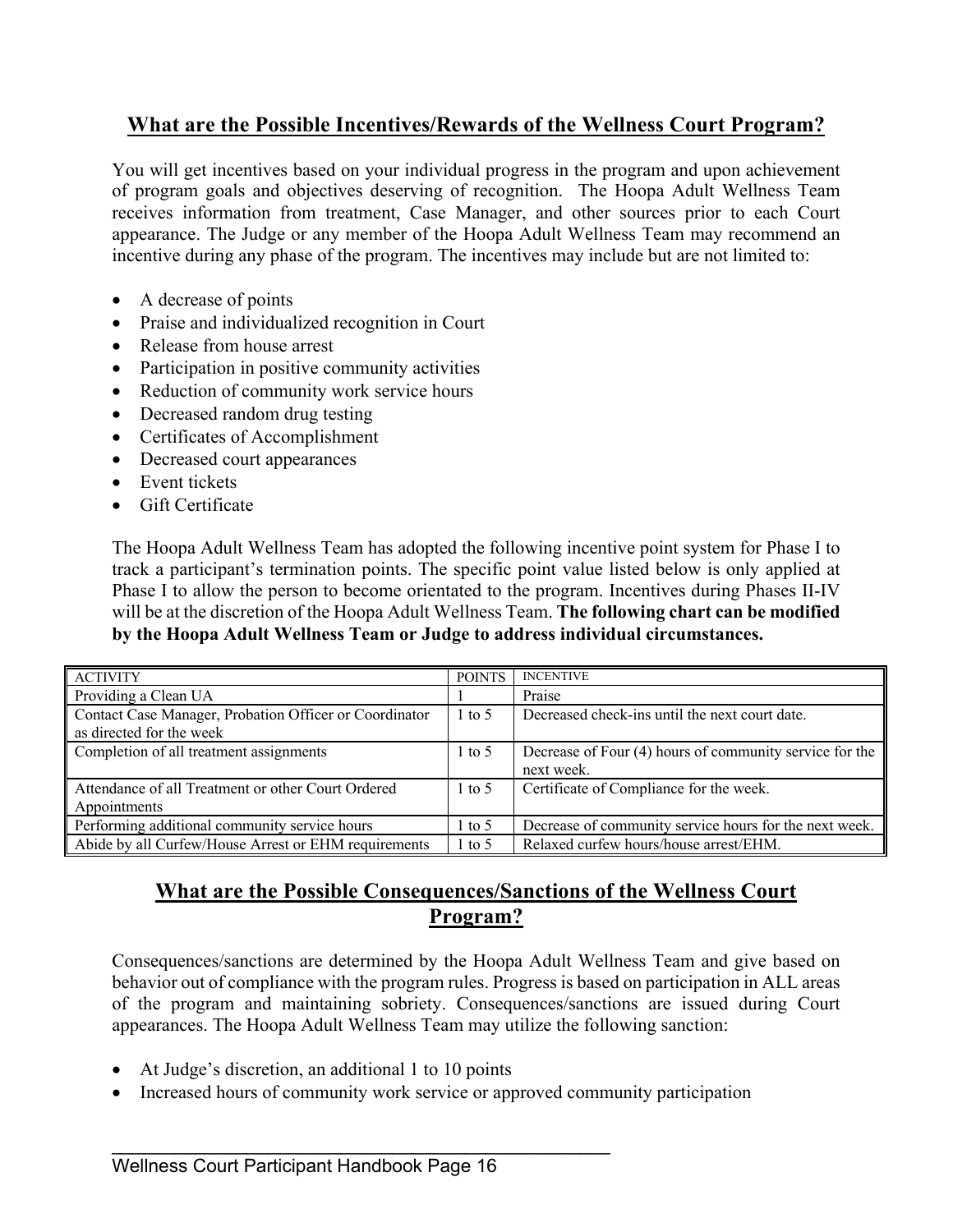- Essay writing/Oral presentation
- House arrest
- Electronic Home Monitoring (EHM)
- Increased court appearances
- Increased random drug testing
- Repeat a previous/present phase
- Lengthened phase
- No contact/No association
- Incarceration
- Increased contact with Case Manager/Program Coordinator
- Termination from program
- Additional assignments
- Fines

The Hoopa Adult Wellness Team has adopted the following sanction and termination point system to track a participant's termination points. **The following chart can be modified by the Hoopa Adult Wellness Team or Judge to address individual circumstances.**

| <b>ACTIVITY/VIOLATION</b>                             | <b>POINTS</b> | <b>SANCTION</b>                                          |
|-------------------------------------------------------|---------------|----------------------------------------------------------|
| Missed Court Appearance - unexcused                   | 5             | Incarceration & Fees                                     |
| Lying to Wellness Team/Court                          | 5             | Essay / Letter of apology/Oral apology                   |
| Failure to or a refusal to submit to a Drug/Alcohol   | 5             | IMMEDIATE, minimum 48 hours incarceration, House         |
| Test When directed or a failed Drug/Alcohol Screen.   |               | arrest, Increased testing,                               |
| Use of substances including misuse of over the        | 5             | IMMEDIATE, minimum 48 hours incarceration, House         |
| counter and prescription drugs                        |               | arrest, Increased testing,                               |
| Use of medication without proper notification to Case | 5             | House arrest, Increased testing, possible incarceration  |
| Manager or Coordinator                                |               |                                                          |
| Charged with new offense                              | 5 to 100      | House arrest, Increased testing. Reassessment of program |
|                                                       |               | appropriateness.                                         |
| Violation of confidentiality                          | 5             | Essay on confidentiality, letter of apology, or oral     |
|                                                       |               | presentation                                             |
| Failure to contact Case Manager, Probation Officer or | $1$ to $5$    | Daily check with Case Manager, curfew or extra Court     |
| Coordinator as directed                               |               | appearances                                              |
| Failure to complete treatment assignments             | $1$ to $5$    | Additional four (4) hours of community service to be     |
|                                                       |               | completed by next hearing                                |
| Missed Treatment or other Court Ordered               | $1$ to $5$    | Make up appointment will be required.                    |
| Appointment - unexcused                               |               |                                                          |
| Repeated lateness to court or other court ordered     | $1$ to $5$    | Admonition, essay, community services                    |
| activities                                            |               |                                                          |
| Failure to complete community service in designated   | $1$ to $5$    | Completion of community service hours $\&$ additional    |
| time                                                  |               | hours.                                                   |
| Curfew violation/House Arrest or EHM Violations       | $1$ to $5$    | Tightened curfew hours and weekend house arrest.         |
| Inappropriate language (cussing or swearing) or       | $1$ to $5$    | Additional four (4) hours of community service to be     |
| displaying inappropriate gestures.                    |               | completed by next hearing                                |
| Inappropriate, disrespectful or disruptive behavior.  | $1$ to $5$    | Wellness Team/Courts Discretion                          |
| Inappropriate dress                                   | $1$ to $5$    | Additional four (4) hours of community service to be     |
|                                                       |               | completed by next hearing                                |
| Violation of standard program rules                   | $1$ to $5$    | <b>Wellness Team Discretion</b>                          |
| Extremely Inappropriate Behavior or Found To Be       | 100           | AUTOMATIC TERMINATION FROM PROGRAM                       |
| Responsible for a sufficiently serious offense        |               |                                                          |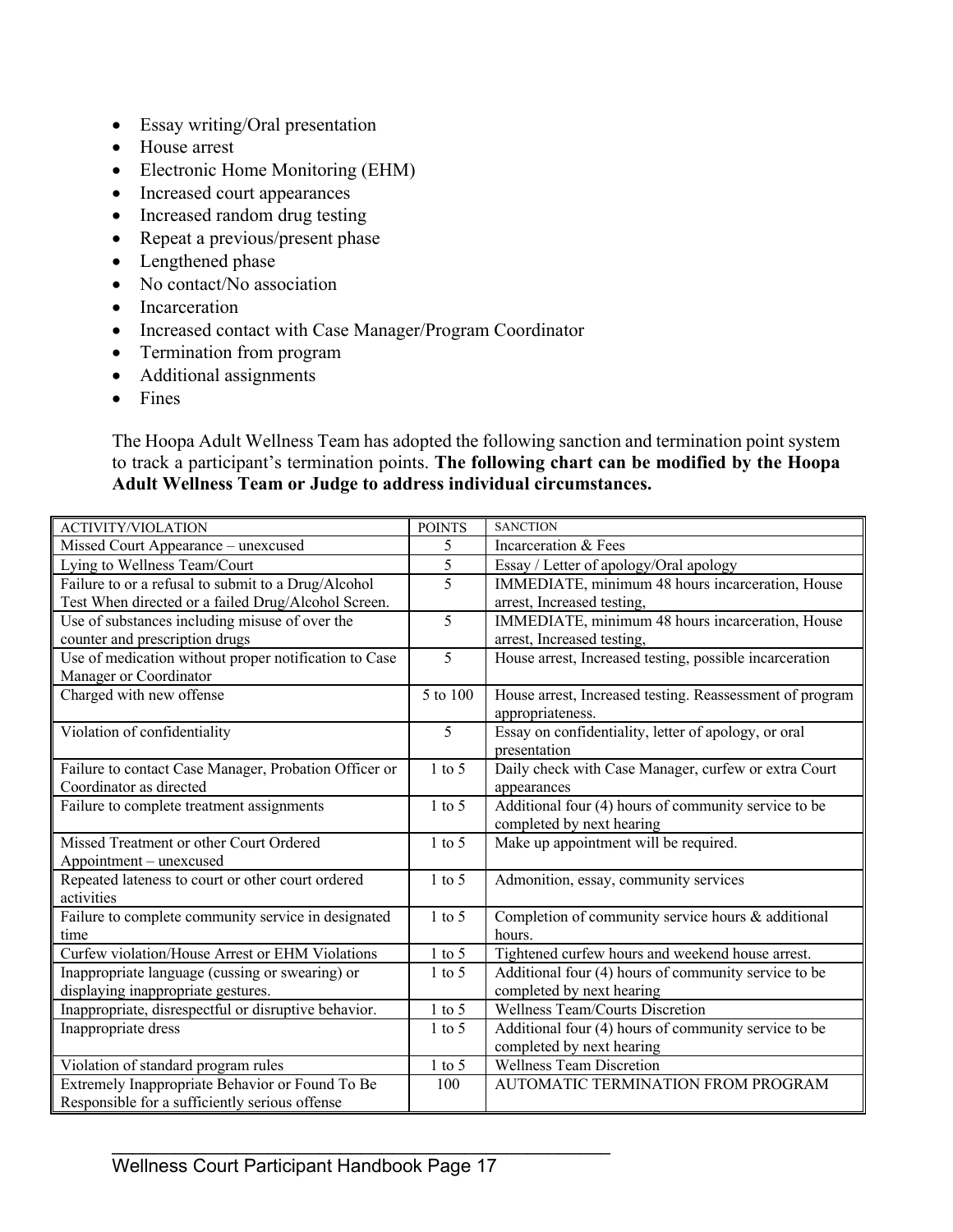# **How does the Program End?**

A participant can end the Wellness Court Program in one of two ways:

- $\triangleright$  Graduation successful completion of ALL Program requirements. The program is designed to be a 12 month program. Some participants will require a longer amount of time to complete all of the Program requirements.
- $\triangleright$  Termination participant fails to meet and comply with conditions of the Wellness Court Program. Termination can occur if the person accumulates 100 points or more through the Wellness Court process, is charged with a drug/alcohol offense, engages in extremely inappropriate conduct as determined by majority of the Hoopa Adult Wellness Team, or voluntarily terminates Wellness Court participation. The decision for termination is ultimately made by the Hoopa Adult Wellness Team. If the participant is terminated from the program, their case will be transferred back to the Humboldt County Superior Court for sentencing/disposition.

### **What are the Dos and Donts of the Program?**

### **The Dos:**

- Ø **DO attend and participate in Wellness Court appointments/sessions**: Court, probation, treatment, individual/family counseling, school, community service work, pro-social activities, and/or other Wellness Court Program activities. If a participant cannot attend a scheduled appointment, it is their responsibility to contact their Case Manager about the appointment. Missed appointments may result in consequences which can delay phase advancement or cause termination from the program.
- Ø **Do Bring ALL necessary materials**: this includes all your materials and assignments for treatment, group, individual sessions, Court appearances, etc.
- Ø **Do read the Program Rules, Phase Rules and Participant Handbook**: Participants should understand the requirements before and while participating in the program.
- Ø **Do follow the law**: Any behavior that results in arrest, a citation, or new charge may be reason for consequences/sanctions or termination from the Wellness Court Program. ANY contact with law enforcement must be reported to the Case Manager immediately.
- Ø **Do arrive on time**: Includes Court appearances, treatment, appointments and other activities. Late participants may not be allowed to attend group, appointments, etc. Being late may also result in consequences. The participant is also expected to remain at the activity for the entire session, meeting, or activity.
- Ø **Do respect others**: Violent, profane or inappropriate behavior toward peers, staff and/or community members is not tolerated. It will be reported to the Case Manager and may result in consequences/sanctions.
- Ø **Do ask questions**: Participants are responsible for asking questions about their requirements.
- Ø **DO provide the Case Manager with a current active phone number.**
- Ø **DO provide the Case Manager with all prescriptions and over the counter medication information within 72 hours of receipt**.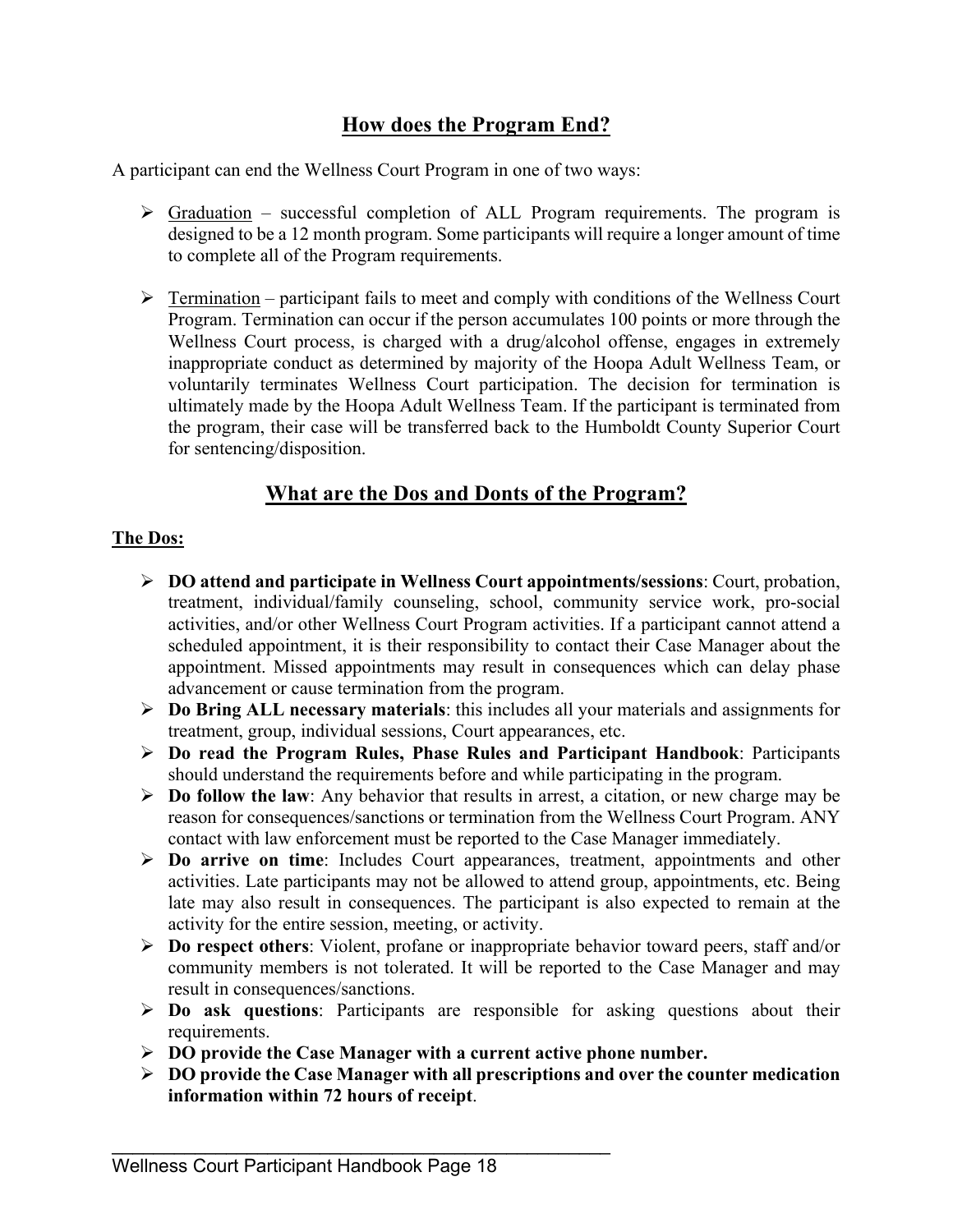### **The Do Nots:**

- Ø **DO NOT use or possess any mind/mood altering substances**: Includes drugs, alcohol, prescription medication, over the counter medication, or herbal supplements. If any kind of medication is prescribed the participant must provide proof to their Case Manager and treatment provider within 72 hours.
- Ø **DO NOT leave the Hoopa Reservation without prior approval**. Participants must have prior approval from their Case Manager to travel.
- Ø **Do NOT wear inappropriate attire**: Please dress appropriately for Court appearances, community service, treatment and other Wellness Court related activities. Attire with drug, alcohol, racist, sexist, or gang related themes or scantly attire is not tolerated.
- Ø **DO NOT schedule appointments/activities during scheduled Court hearings or treatment sessions**: participants are required to attend ALL scheduled Court appearances and treatment sessions. Participants are NOT excused from attending (1) weekly court hearings, or (2) treatment sessions, unless they speak personally with the Case Manager, and get permission directly. (Leaving a phone message, or any other kind of message, that you are not coming to court or to your scheduled treatment session, does not authorize permission to miss court or treatment.)
- Ø **DO NOT discuss the progress of other members of the Wellness Court outside the Wellness Court session**: All information (i.e. drug test results, new arrests etc.) discussed in court during hearings is confidential and may not be discussed with any person outside of Wellness Court. In other words, any participant who hears something in court and reveals confidential information to any person outside of the Wellness Court will be subject to sanction and may be subject to an offense of Contempt of Court.

# **What type of Treatment is Required?**

All participants participate in substance abuse treatment. Before starting the Program, each participant is required to undergo an assessment to determine the level of care required.

### Detox

In this level of care you will likely have significant withdrawal symptoms that will exacerbate both medical and mental health conditions. This level of care is similar to the residential inpatient in structure; however, will include nursing staff 24 hours as well as physicians who can prescribe medications to address any instability around withdrawal, or co-occurring medical or mental health conditions that may not be stable due to continued use. You will likely be participating in group and individual therapy during this level of care. You will also receive education from CD staff as well as the medical staff. This level of care is relatively short compared to residential treatment, often ranging from 3-7 days for detox, and 7-21 days for treatment. The goal of this level of care is to stabilize.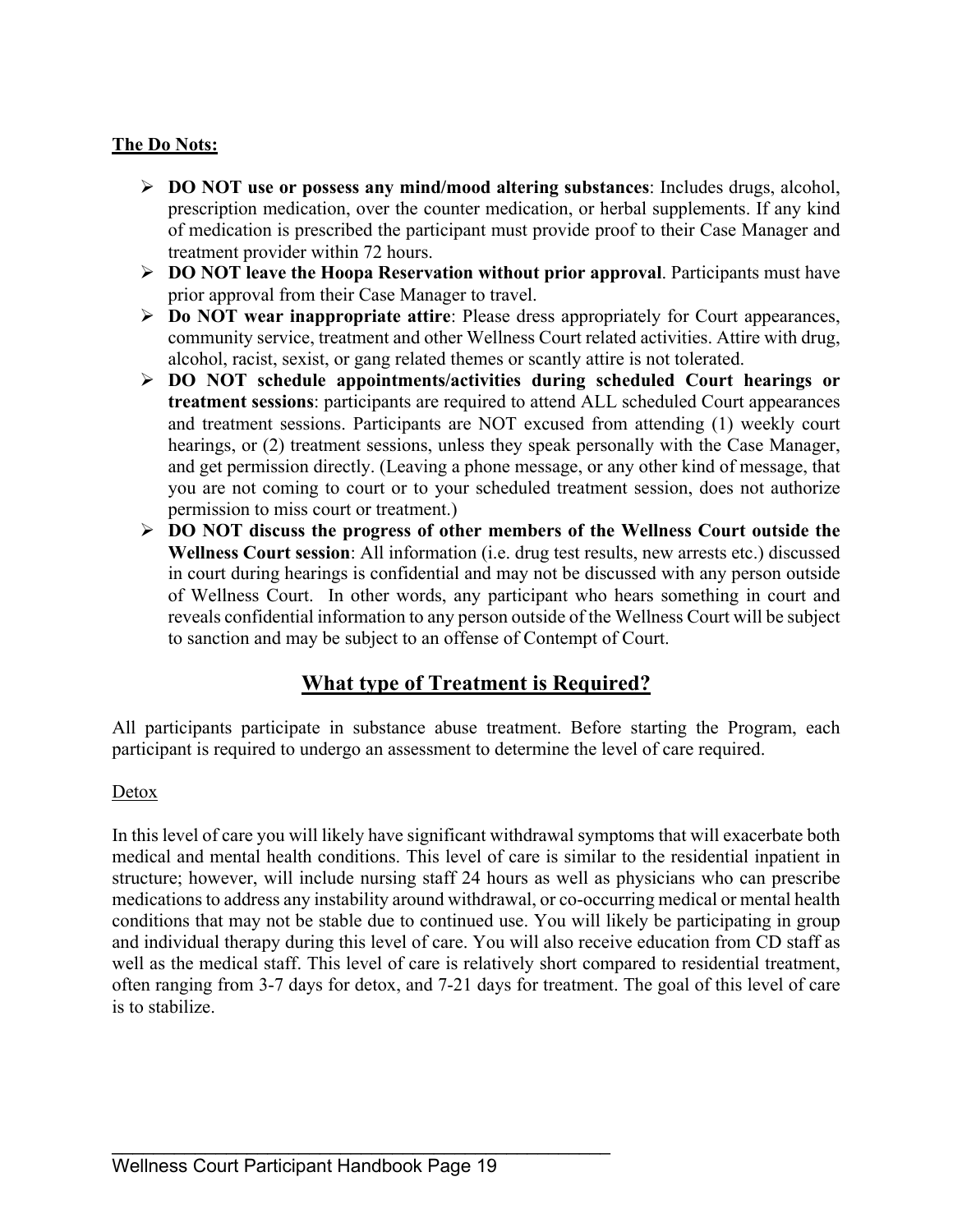### Inpatient Treatment

This level of care addresses the individual that is not at high risk for withdrawal, does not have medical or mental health conditions that will otherwise distract from treatment, but who is open to recovery and needs a structured environment to maintain therapeutic gains or to establish abstinence. This individual may understand relapse but has limited ability to manage cues and triggers without 24 hour supervision. This level of care is located in a residential treatment facility. The length of care ranges from 14-30 days. Daily routines consist of groups, educational lectures, recovery support activities, 12-step involvement, meals, and individual sessions with counselors and ancillary services depending on the facility.

### Intensive Outpatient

At this level there may be some minimal risk of withdrawal, however it will be monitored as it has the potential to distract from recovery. This level of care focuses on developing strategies that will address ambivalence or lack of awareness. This patient is at high risk for relapse or continued use if not engaged with the development of strategies to address his/her lack of awareness and solidify engagement. This level will include groups multiple days of the week up to 2 hours. It will also include weekly individual sessions to monitor progress and support engagement. The intensity of this level also addresses the risk and stability of the client's environment and adds structure or support where it is otherwise lacking.

### **Outpatient Treatment**

This intervention is for those who are chemically dependent, but who are not experiencing acute symptoms of withdrawal, medical conditions, or mental health conditions that are not being already concurrently monitored by other outpatient providers. This patient is ready for recovery, but needs to develop motivating strategies to strengthen readiness. This patient may be able to maintain abstinence and pursue goals with minimal support. This level of care includes group weekly and individual sessions as needed to determine progress through care and appropriateness for discharge.

### **TREATMENT IS A CRITICAL PART OF THE WELLNESS COURT PROGRAM. IT IS IMPORTANT THAT PARTICIPANTS ARE ON TIME AND BRING REQUIRED MATERIALS FOR GROUP.**

### **PARTICIPANTS MUST PROVIDE A NOTE FROM A DOCTOR FOR MISSING TREATMENT OR ATTEND TREATMENT AND BE DISMISSED BY STAFF FOR ILLNESS.**

# **What if I have Prescribed Medications?**

Participants are required to provide the Case Manager and treatment counselor with all prescriptions no later than the next business day of receipt. The prescriptions are required to be shared because medications can impact UA results.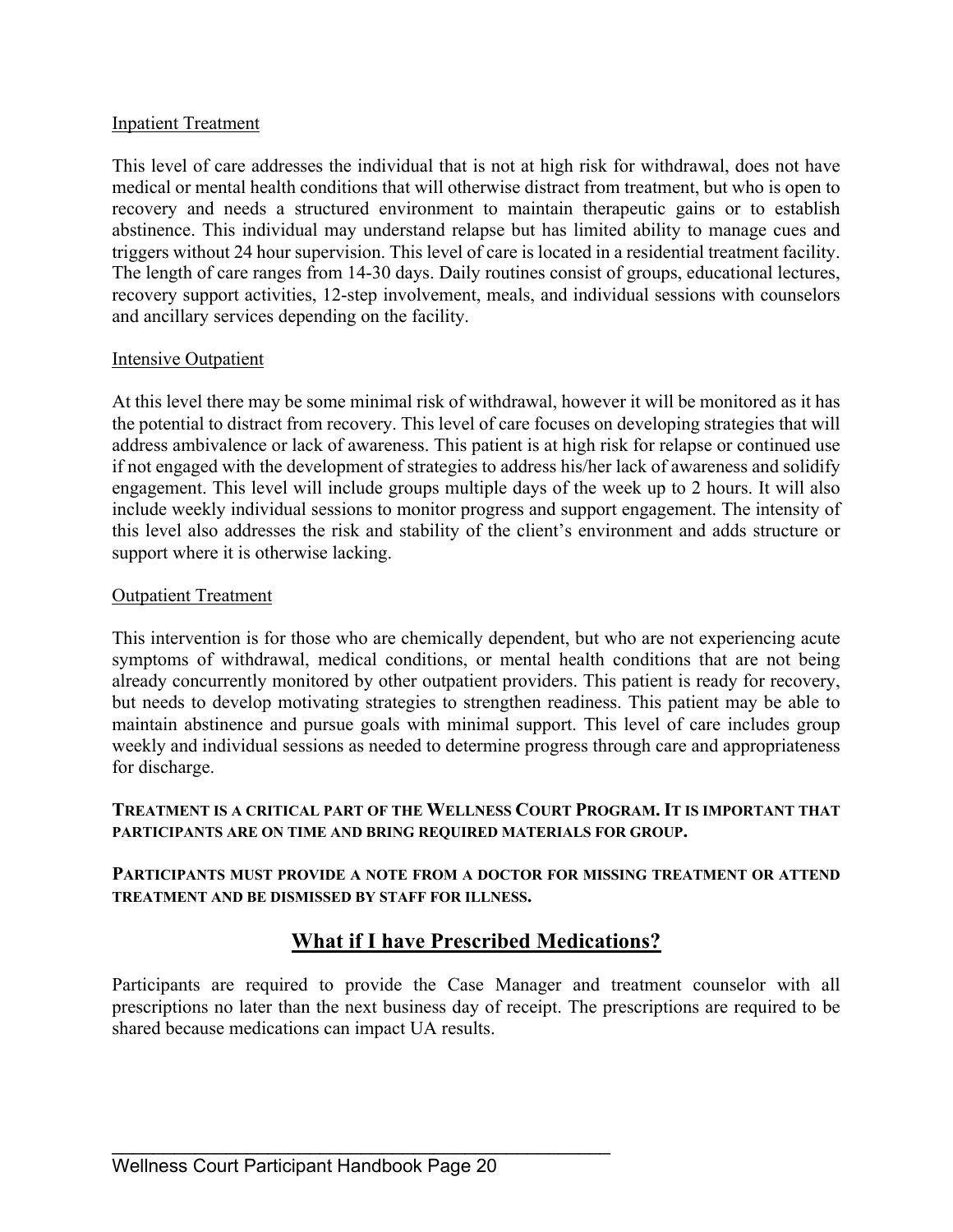# **What Is The Drug Testing Policy?**

Drug testing is an essential part of the Wellness Court Program. Each participant agrees to submit to random drug testing at any time. Drug tests are frequent, random and visually supervised. The participant will be responsible for any undisclosed information that would affect the results of the toxicology. In addition to urinalysis you may be required to submit to breathalyzer and/or instant toxicology tests.

If you miss reporting for a requested drug test, fail to supply a specimen, or have a dilute specimen, it will be treated as a positive result.

### **Is There Anything That Can Cause A False Positive UA Test?**

Participants in the Wellness Court Program are responsible for reading product labels. Many products contain chemicals that can cause a positive UA. Therefore participants should not use the flowing items (this list is not all inclusive, be sure to read the product labels):

- Ø **Alcohol-based products** such as mouthwashes, hand sanitizers, hair products, some energy drinks, cough medicines, etc.
- Ø **Poppy Seeds** in any form (no poppy seed case, bread, muffin, dressings, etc.)
- Ø **Any prescription medication** unless prescribed for the participant by a doctor or medical professional. Any prescriptions must be reported to the Case Manager and Treatment provider within 72 hours of receipt.
- Ø **"Natural" or herbal remedies or supplements** such as those sold in health food stores, without prior approval from the Case Manager and Treatment provider. This includes but is not limited to items such as spice, salvia, etc.

# **What Are The Program Rules?**

### **The participant is required to abide by the following rules:**

- Ø All participants must appear in court before the Wellness Court Judge every Wednesday at 10:00 a.m. unless otherwise notified. The purpose of the weekly Wellness Court hearing is to discuss the participant's progress in the program. Failure to appear in court as required may result in an arrest warrant being issued and sanctions being imposed.
- $\triangleright$  Participants are NOT excused from attending (1) weekly court hearings, or (2) treatment sessions, unless they speak personally with the Tribal Court Case Manager, Program Coordinator or their Counselor, and get permission directly. (Leaving a phone message, or any other kind of message, that you are not coming to court or to your scheduled treatment session, does not authorize permission to miss court or treatment.)
- $\triangleright$  Do not schedule appointments/activities during scheduled court hearings or treatment sessions.
- $\triangleright$  All participants will provide the Wellness Court Coordinator, Case Manager and Therapist with a current and active phone number.
- $\triangleright$  Participants must submit, in advance, written requests to the committee for permission to attend overnight activities or events outside of the community.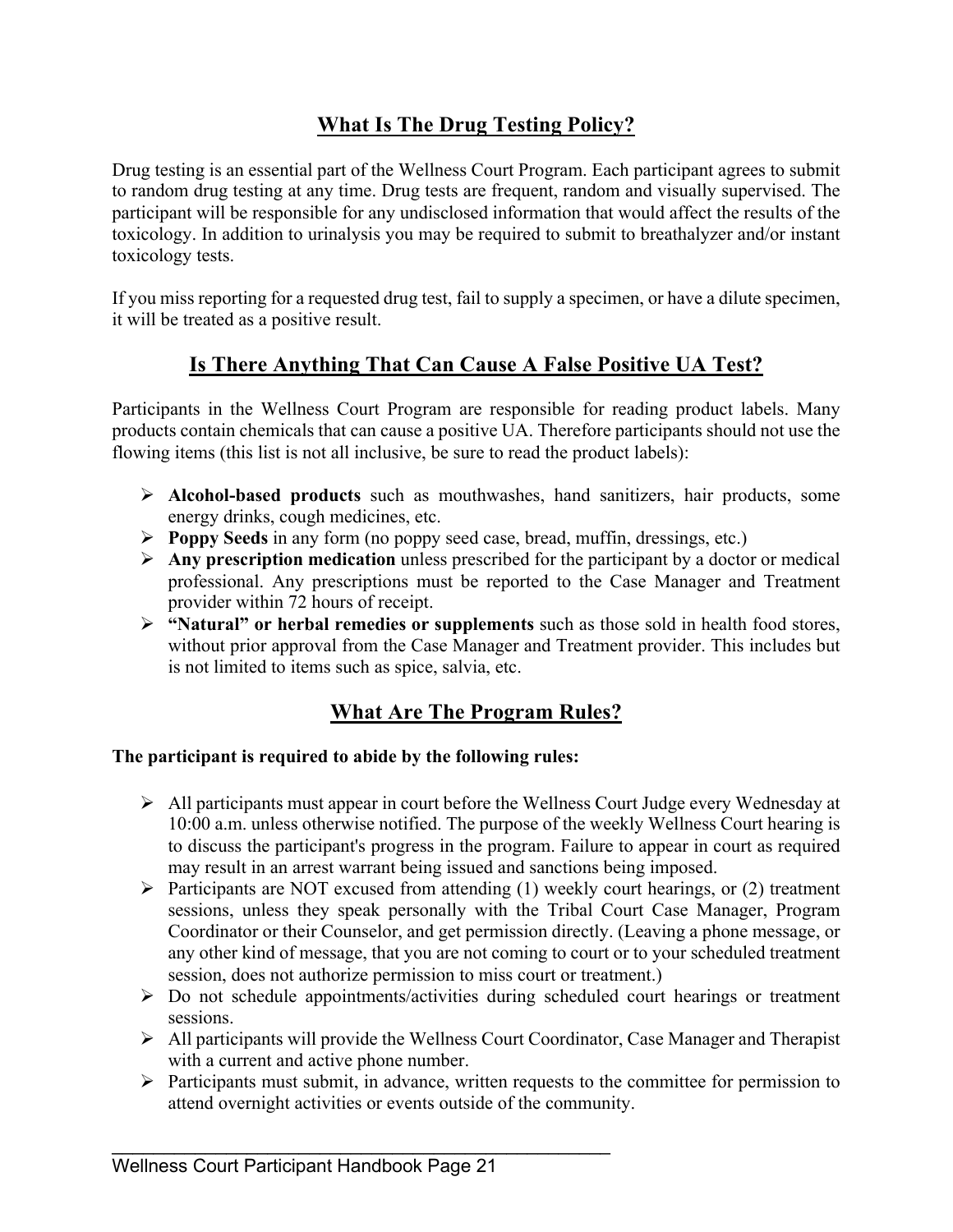- $\triangleright$  All participants must remain in court until all cases are heard. The only exception to this rule is when a participant has provided a written request to the Hoopa Adult Wellness Team prior to the hearing. No last minute requests (i.e. during the Wellness Court hearing) will be granted.
- $\triangleright$  During the Wellness Court hearing the Judge will call the Participant before the bench and address his or her progress or lack thereof in court. Cases are called in random order decided by the Judge. The Judge reserves the right to call any case in a closed setting depending on the circumstances.
- $\triangleright$  All information (i.e. drug test results, new arrests etc.) discussed in court during hearings is confidential and may not be discussed with any person outside of Wellness Court. In other words, any participant who hears something in court and reveals confidential information to any person outside of the Wellness Court will be subject to sanction and may be subject to an offense of Contempt of Court.
- $\triangleright$  Participants are responsible for their own transportation to and from all court hearings and treatment sessions (i.e. alcohol and drug education classes, individual and family counseling sessions and other scheduled activities).
- $\triangleright$  The participant must attend all weekly scheduled treatment counseling sessions. This includes but is not limited to any and all scheduled recreational activities, alcohol/drug education classes, individual and family counseling sessions. This also includes any other activities or appointments that may be developed during the course of his or her participation in the program.
- $\triangleright$  Participants must be on time for all treatment sessions, recreational activities, community work service and weekly court hearings. If late, the participant may not be allowed to attend/participate in a scheduled activity, (i.e., counseling, education classes, group sessions etc.), and will be considered to have missed that session. Contact the Counselor or Case Manager if there is a possibility of tardiness or missed session. Names and phone numbers of emergency contacts will be provided. Generally, only a verified medical matter is a reasonable excuse.
- $\triangleright$  The Participant must submit to weekly random drug tests (urine, saliva, breath or other appropriate means of monitoring) to determine if he/she has been using illegal drugs or alcohol. The Participant must submit to testing upon request or as directed by the Wellness Court or Committee Member. The Participant's refusal to provide a sample will be considered a positive test for substance.
- $\triangleright$  A positive drug test, refusal to test or failure to immediately respond to a phone call request will be grounds for immediate notification to Wellness Team Members and additional sanctions may also be imposed at the next regularly scheduled court hearing.
- $\triangleright$  The Participant shall perform a minimum number of community work service in each phase of the program. (The minimum number of community work hours and frequency required is identified in each of the phase requirements).
- $\triangleright$  The Participant shall participate in a minimum number of recreation hours in each phase of the program such as weight lifting, biking, yoga, basketball etc. or an alternative activity such as language classes. (The minimum number of recreation/alternative activity hours required is identified in each of the phase requirements).
- $\triangleright$  To verify that community work service was performed, a Participant will be required to provide a signed form (Attachment F). Each Participant is responsible for obtaining forms from the Case Manager or Program Coordinator. Participants will present the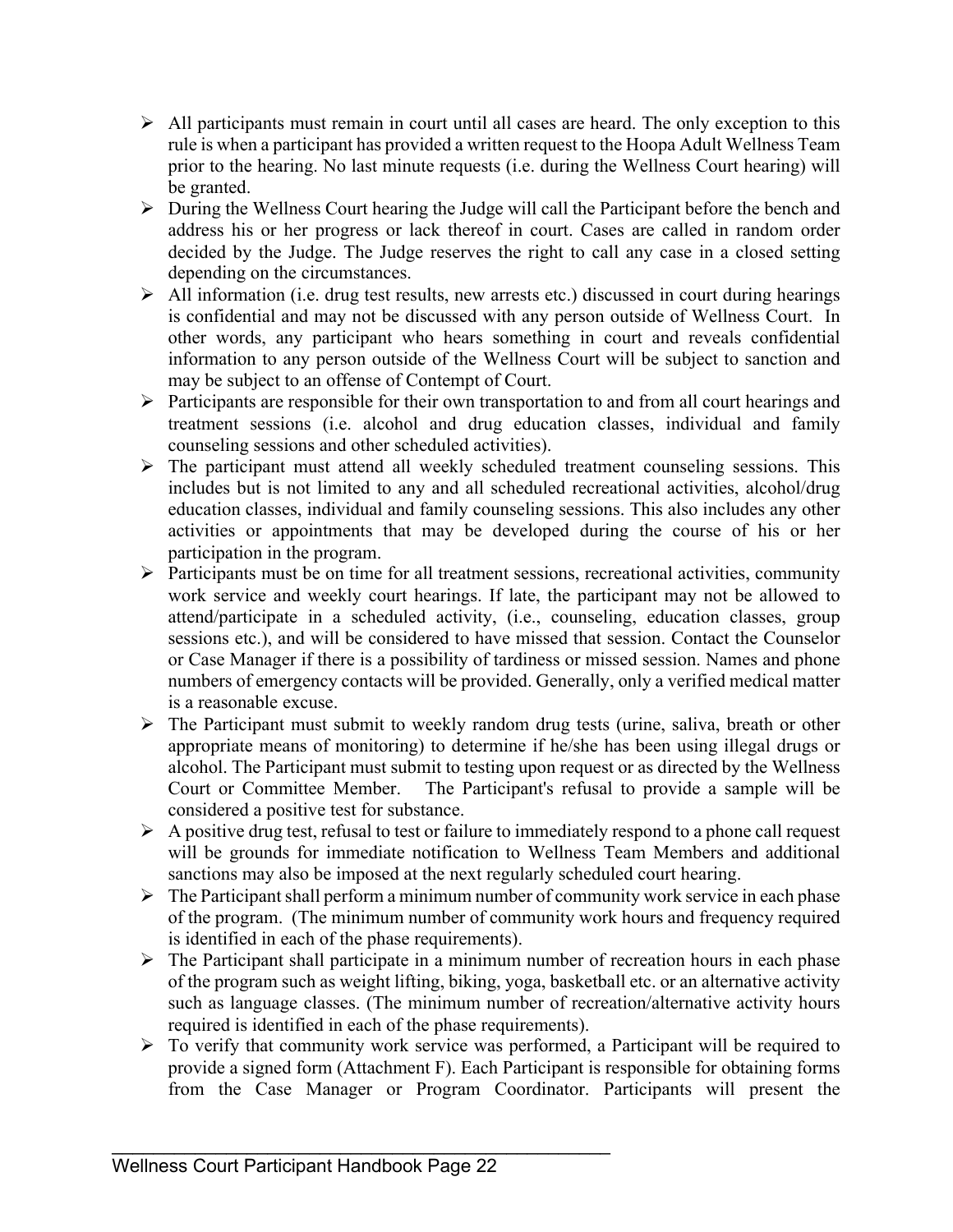completed/signed forms to the Case Manager or Program Coordinator by the designated due date. A Participant will NOT be allowed to fill out the form on the day of court.

- $\triangleright$  The Participant shall be responsible for the cost of court ordered home electronic monitoring and secure, continuous, remote alcohol monitors.
- $\triangleright$  All Participants are required to comply with a curfew established by the Hoopa Adult Wellness Team. The Hoopa Tribal Police Department will monitor curfew and house arrest compliance.
- Ø Participants must dress appropriately at all times while participating in Wellness Court activities, including Wellness Court hearings, treatment sessions, and recreational activities. Clothing bearing drug or alcohol related themes, gang affiliation, obscene or vulgar messages are considered inappropriate. Clothing such as shorts, cutoff pants, midriff tops, and flip-flops are also considered inappropriate. Accessories such as sunglasses and hats are not to be worn inside the courtroom unless medically required.
- Ø Participants shall not use profanity and other vulgar or rude language during Wellness Court activities. This includes all court hearings, treatment sessions, community work service, and recreational activities.
- $\triangleright$  Violence, harassment, or other inappropriate behavior among participants or other individuals will not be tolerated. Such behavior may result in termination from the program.
- $\triangleright$  Participants shall comply with all reasonable commands and directives of the Tribal Court Case Manager, Program Coordinator, Treatment Counselors, Clinical Therapists, Probation Officer, Court Bailiff, Hoopa Adult Wellness Team members and Police Officer during all Wellness Court activities.
- Ø Wellness Court terms and conditions (i.e. court appearances, treatment sessions, recreational activities or other court ordered activities) have priority over all other activities, including sports.
- Ø All Participants must be respectful and courteous to others, including other Participants, their spouses/immediate family, members of the Hoopa Adult Wellness Team and court staff during all Wellness Court hearings, treatment sessions and recreational activities.
- $\triangleright$  The participant will be required to have all program fees/costs paid in full prior to being released from the program. Fees/costs include drug testing, book fees, home electronic monitoring, fines, restitution, incarceration costs, etc.
- $\triangleright$  The participant will provide the Case Manager/Program Coordinator with all prescriptions and over the counter medication information within 72 hours of receipt.

| Agency/Organization        | <b>Contact Person</b> | Phone Number or extension  |
|----------------------------|-----------------------|----------------------------|
| Kimaw Medical Center       |                       | $(530)$ 625-4261           |
| Dental Office              |                       | $(530)$ 625-4261 ext. 0311 |
| <b>Behavioral Health</b>   | Callista Ruiz, ASW    | $(530)$ 625-4261 ext. 450  |
| Court Officer/Case Manager | Norvin Hostler        | $(530)$ 625-4305 ext. 307  |
|                            |                       | Cell (707)                 |
| Humboldt County Behavior   |                       | Crisis (707) 445-7715      |
| Health                     |                       | Appts. (707) 268-2900      |
| Two Feathers               |                       | $(707)$ 839-1933           |

# **Who Do I Call If I Need Help?**